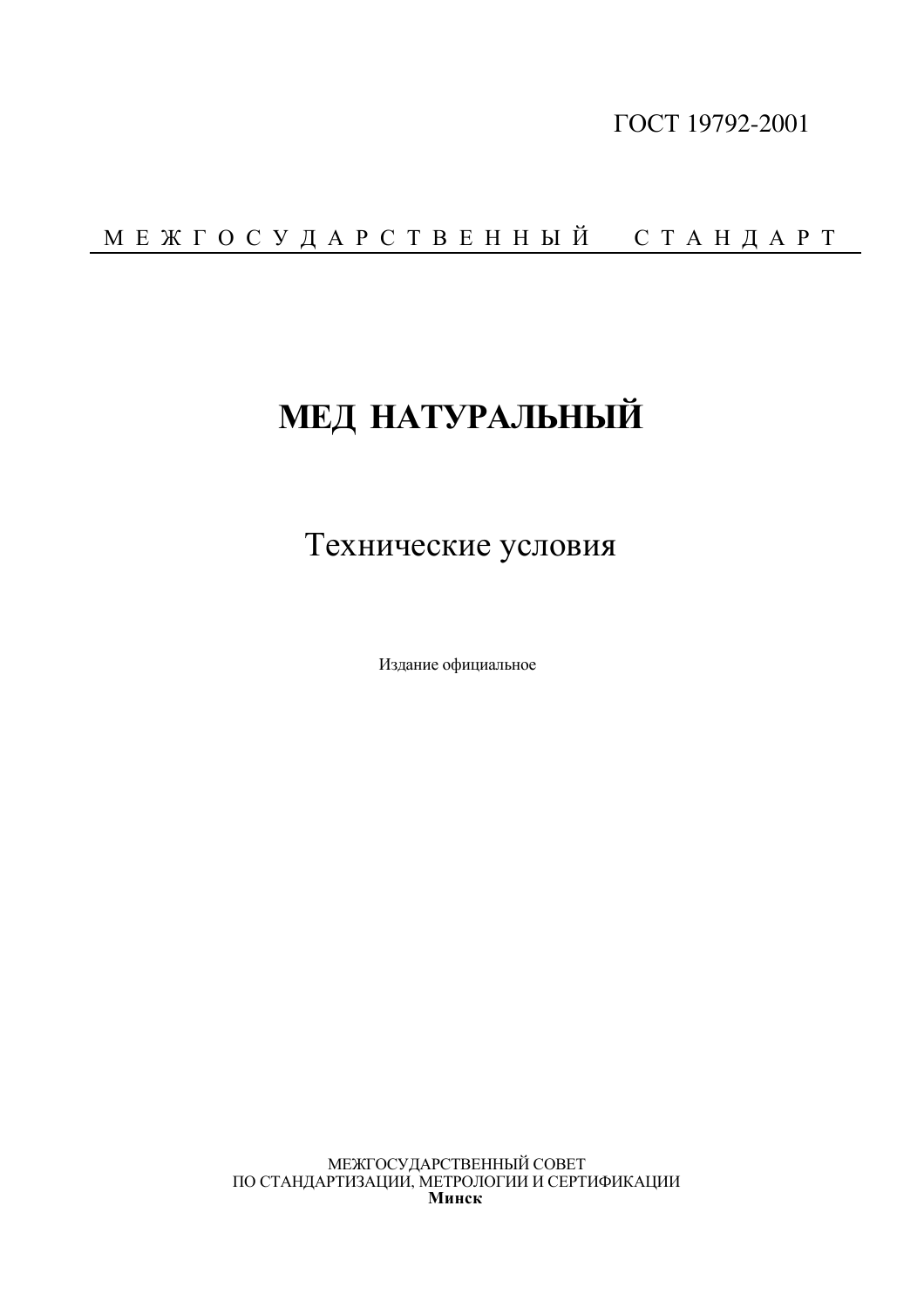## Предисловие

## 1 РАЗРАБОТАН Научно-исследовательским институтом пчеловодства

## ВНЕСЕН Госстандартом России

2 ПРИНЯТ Межгосударственным Советом по стандартизации, метрологии и сертификации (протокол № 19 от 24 мая 2001 г.)

#### За принятие проголосовали:

Азербайджанская Республика Республика Армения Республика Беларусь Республика Казахстан Кыргызская Республика Республика Молдова Республика Таджикистан Российская Федерация Республика Узбекистан Украина

Наименование государства и наименование национального органа по стандартизации

Азгосстандарт Армгосстандарт Госстандарт Республики Беларусь Госстандарт Республики Казахстан Кыргызстандарт Молдовастандарт Талжикстандарт Госстандарт России Узгосстандарт Госстандарт Украины

3 Постановлением Государственного комитета Российской Федерации по стандартизации и метрологии от 25 сентября 2001 г. № 393-ст межгосударственный стандарт ГОСТ 19792—2001 поеден в действие непосредственно в качестве государственного стандарта Российской Федерации с 1 июля 2002 г.

## 4 \$ - 19792-87

© ИПК Издательство стандартов, 2001

Настоящий стандарт не может быть полностью или частично воспроизведен, тиражирован и распространен в качестве официального издания без разрешения Межгосударственного Совета по стандартизации, метрологии и сертификации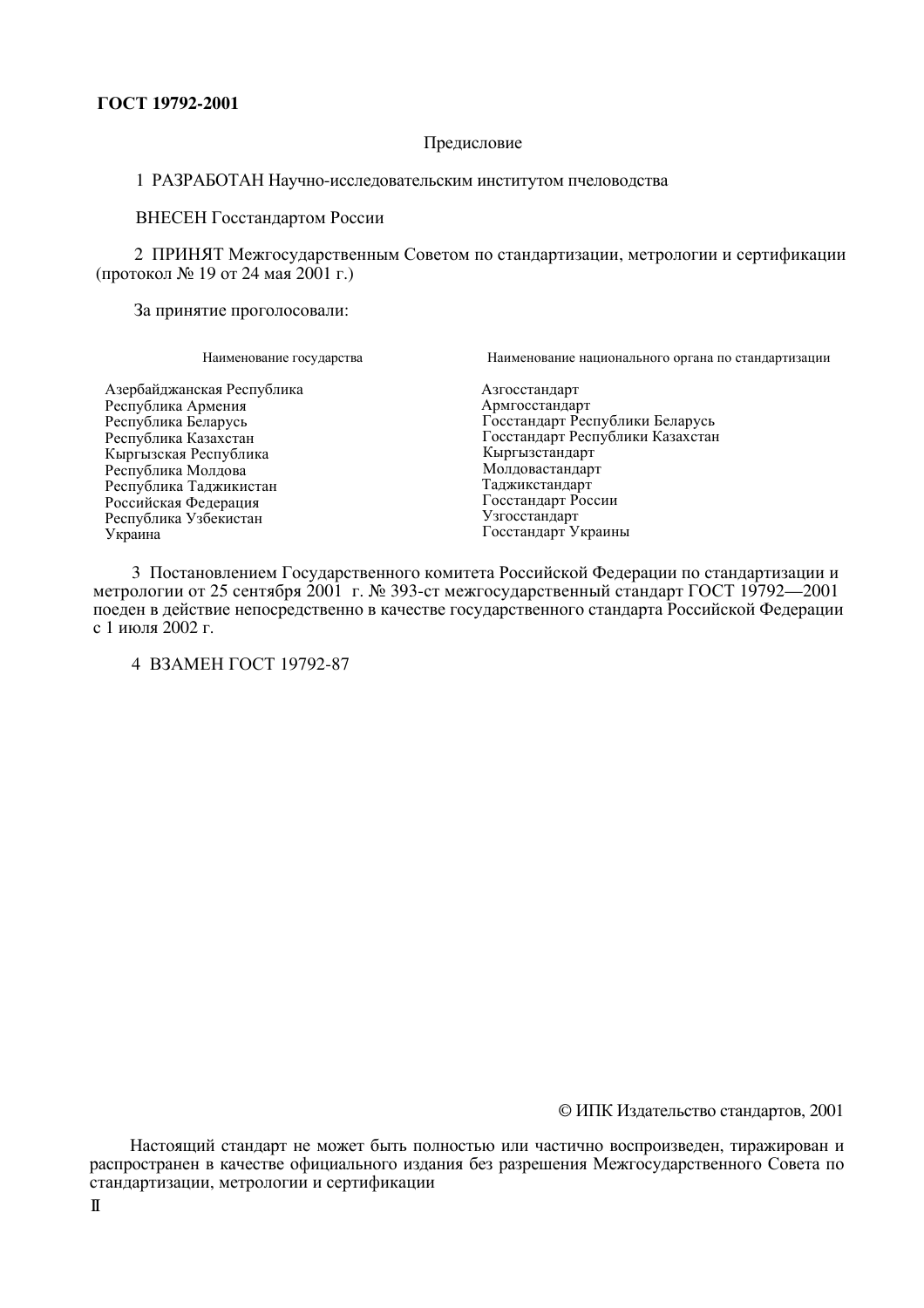## Содержание

| 6.11                                                                    |    |
|-------------------------------------------------------------------------|----|
|                                                                         |    |
|                                                                         |    |
|                                                                         |    |
|                                                                         |    |
|                                                                         | 14 |
| Приложение А Перечень нормативных документов, действующих на территории |    |
|                                                                         |    |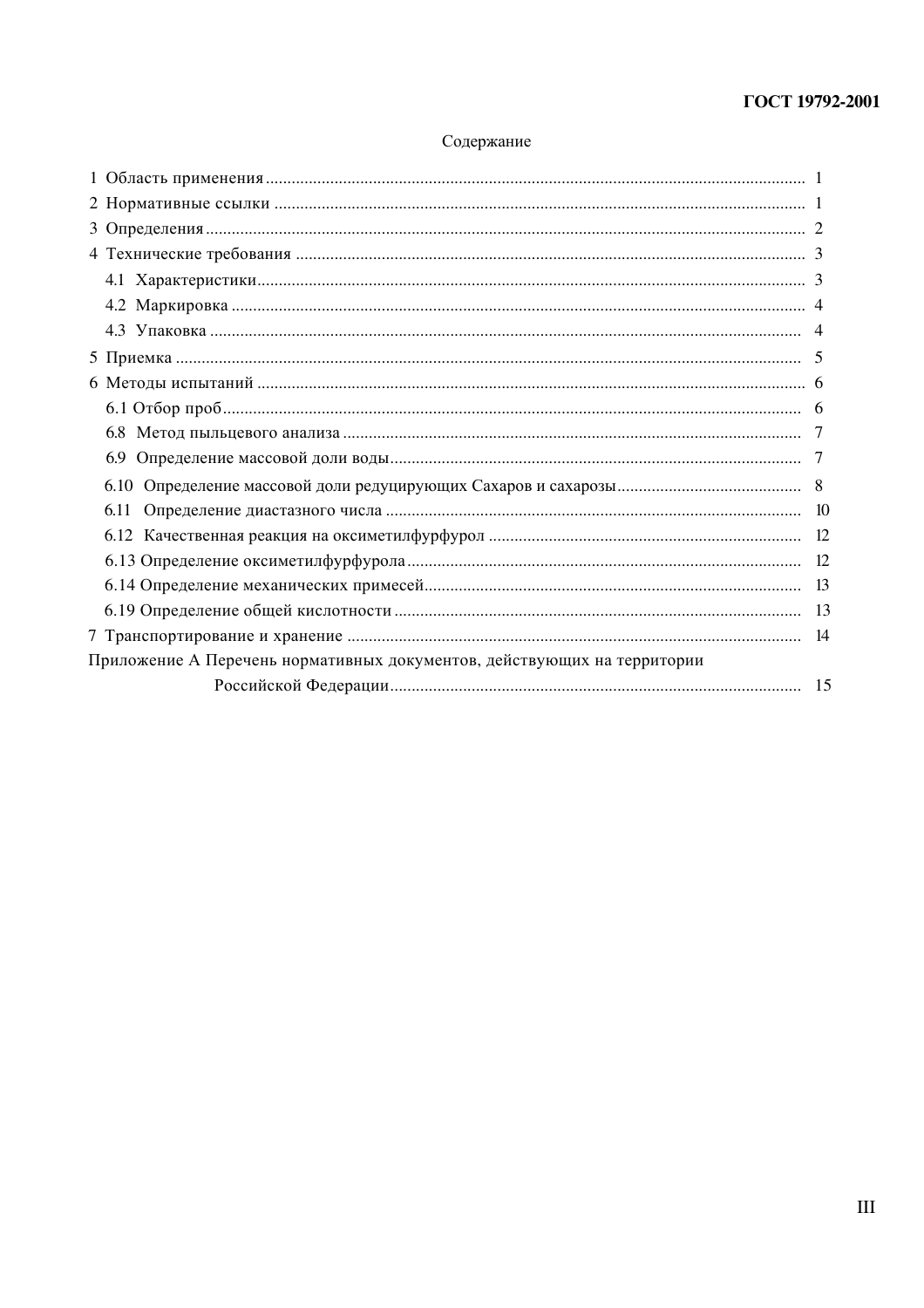#### МЕЖГОСУДАРСТВЕННЫЙ **СТАНДАРТ**

## МЕЛ НАТУРАЛЬНЫЙ

Технические условия

Natural honey. Specifications

Дата введения 2002-07-01

## 1 Область применения

Настоящий стандарт распространяется на натуральный мед — продукт переработки медоносными пчелами нектара или пали.

Требования по безопасности натурального меда изложены в 4.1.6; 4.1.7; 4.1.8. Стандарт пригоден для целей сертификации.

## 2 Нормативные ссылки

В настоящем стандарте использованы ссылки на следующие стандарты:

ГОСТ 8.135-74 рН-метрия. Стандарт-титры для приготовления образцовых буферных растворов 2-го разряда

ГОСТ 22-94 Сахар-песок. Технические условия

ГОСТ 61-75 Кислота уксусная. Технические условия

ГОСТ 199—78 Натрий уксуснокислый 3-водный. Технические условия

ГОСТ 1341-97 Пергамент растительный. Технические условия

ГОСТ 1770-74 Посуда мерная лабораторная стеклянная. Цилиндры, мензурки, колбы, пробирки. Общие технические условия

ГОСТ 3118-77 Кислота соляная. Технические условия

ГОСТ 4174-77 Цинк сернокислый 7-водный. Технические условия

ГОСТ 4206-75 Калий железосинеродистый. Технические условия

ГОСТ 4207-75 Калий железистосинеродистый 3-водный. Технические условия

ГОСТ 4233-77 Натрий хлористый. Технические условия

ГОСТ 4328-77 Натрия гидроокись. Технические условия

ГОСТ 5037-97 Фляги металлические для молока и молочных продуктов. Технические условия

ГОСТ 5717-91 Банки стеклянные для консервов. Технические условия

ГОСТ 5833-75 Сахароза. Технические условия

ГОСТ 5962-67 Спирт этиловый ректификованный. Технические условия

ГОСТ 6709-72 Вода дистиллированная. Технические условия

ГОСТ 8777-80 Бочки деревянные заливные и сухотарные. Технические условия

ГОСТ 9142-90 Ящики из гофрированного картона. Технические условия

ГОСТ 9147-80 Посуда и оборудование лабораторные фарфоровые. Технические условия

ГОСТ 9569-79 Бумага парафинированная. Технические условия

ГОСТ 9805-84 Спирт изопропиловый. Технические условия

ГОСТ 9970-74 Резорцин технический. Технические условия

ГОСТ 10163-76 Крахмал растворимый. Технические условия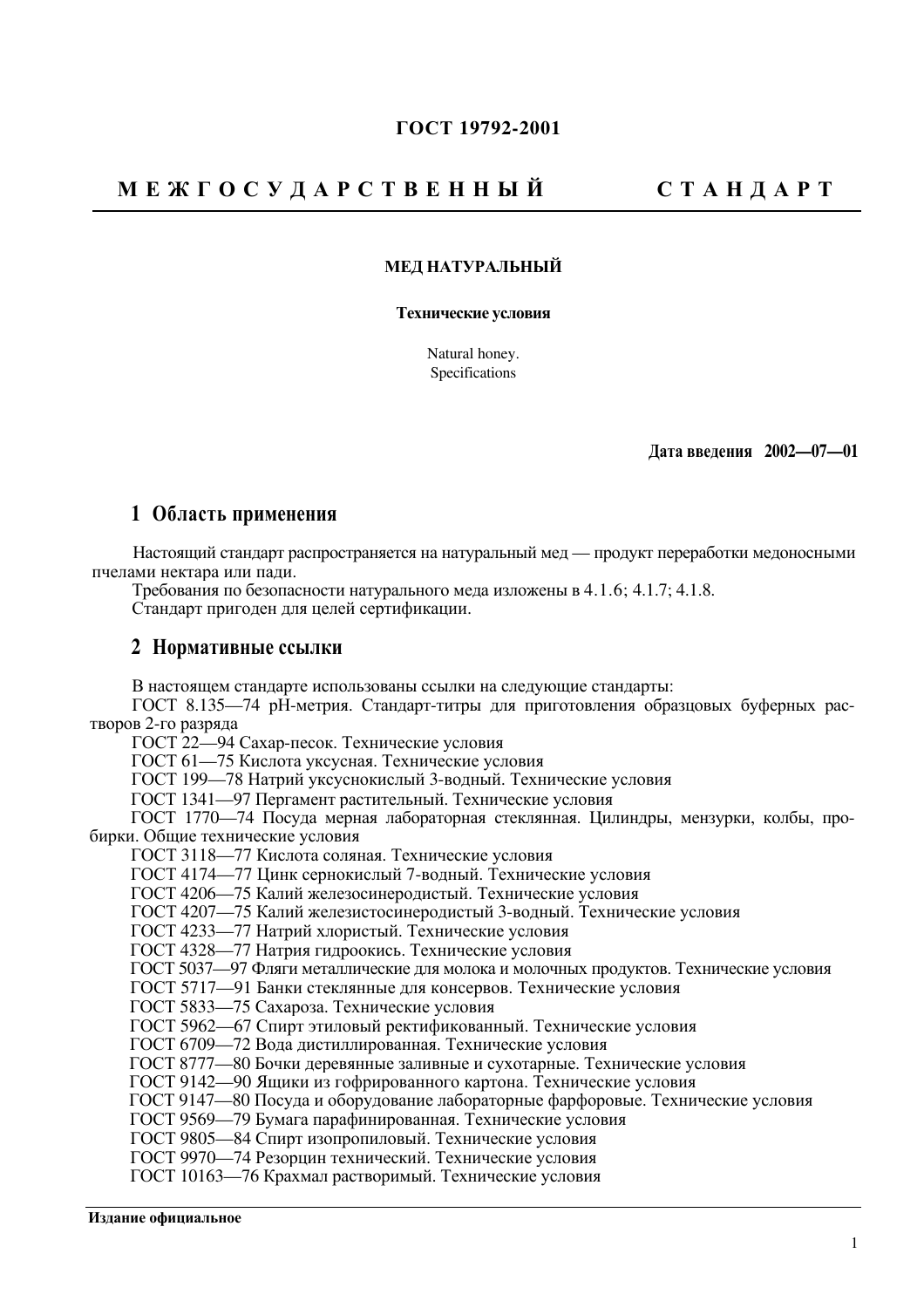ГОСТ 12026-76 Бумага фильтровальная лабораторная. Технические условия

ГОСТ 12303—80 Пачки из картона, бумаги и комбинированных материалов. Общие технические условия

ГОСТ 13358-84 Ящики дощатые для консервов. Технические условия

ГОСТ 13512-91 Ящики из гофрированного картона для кондитерских изделий. Технические условия

ГОСТ 13516—86 Ящики из гофрированного картона для консервов, пресервов и пищевых жилкостей. Технические условия

ГОСТ 14192-96 Маркировка грузов

ГОСТ 14919—83 Электроплиты. Электроплитки и жарочные электрошкафы бытовые. Общие технические условия

ГОСТ 16214-86 Лента поливинилхлоридная электроизоляционная с липким слоем. Технические условия

ГОСТ 18251-87 Лента клеевая на бумажной основе. Технические условия

ГОСТ 23932—90 Посуда и оборудование лабораторные стеклянные. Общие технические условия

ГОСТ 24104-88 Весы лабораторные общего назначения и образцовые. Общие технические условия

ГОСТ 24363-80 Калия гилроокись. Технические условия

ГОСТ 25336-82 Посуда и оборудование лабораторные стеклянные. Типы. Основные параметры и размеры

ГОСТ 25629-83 Пчеловодство. Термины и определения.

ГОСТ 26930-86 Сырье и продукты пищевые. Метод определения мышьяка

ГОСТ 26932-86 Сырье и продукты пищевые. Метод определения свинца

ГОСТ 26933-86 Сырье и продукты пищевые. Метод определения кадмия

ГОСТ 26935-86 Продукты пищевые консервированные. Метод определения олова

ГОСТ 28498-90 Термометры жидкостные стеклянные. Общие технические требования

ГОСТ 29228-91 (ИСО 835-2-81) Посуда лабораторная стеклянная. Пипетки градуирован-

ные. Часть 2. Пипетки градуированные без установленного времени ожидания

ГОСТ 29252—91 (ИСО 385-2—84) Посуда лабораторная стеклянная. Бюретки. Часть 2. Бюретки без времени ожидания

## 3 Определения

3.1 В настоящем стандарте применяют термины и определения по ГОСТ 25629—83, а также следующие термины с соответствующими определениями:

3.1.1 мед цветочный: Мед, выработанный медоносными пчелами из нектара цветков растений.

3.1.2 мед смешанный: Естественная смесь цветочного и падевого меда.

3.1.3 мед центрифугированный: Мед, извлеченный из сотов путем центрифугирования.

3.1.4 мел прессовый: Мел. полученный прессованием сотов при умеренном нагревании или без него.

3.1.5 механические примеси: Пчелы и их части, личинки, кусочки воска, перги, соломы, частицы минеральных веществ, металла, стекла и других посторонних примесей.

3.1.6 признаки брожения: Активное пенообразование на поверхности или в объеме меда, газовыделение, наличие специфического запаха и привкуса.

3.1.7 партия мела: Любое количество мела одного ботанического происхождения, фасованного и упакованного в однородную тару и оформленного одним документом о качестве.

3.1.8 общая кислотность: Показатель содержания кислот в меде, определяемый количеством гидроокиси натрия (см<sup>3</sup>), израсходованного на титрование 100 г меда.

3.1.9 пыльцевые зерна белой акации: Пыльцевые зерна белой акации трехборозднопоровые, сплющенной формы, в очертании с полюса округлотреугольные с прямыми или слегка выпуклыми сторонами, с экватора сплющенно-эллиптические. Поры округлые или овальные, продольно вытянутые, на многих пыльцевых зернах поры слабо заметны. Текстура мелкопятнистая. Пыльца желтого ивета.

3.1.10 пыльцевые зерна хлопчатника: Пыльцевые зерна хлопчатника двухклеточные. Форма зерен округлая, правильно сфероидальная, зерна крупные, размером 90 — 120 мкм, многопоровые, мелкобугорчатые, крупношиповатые.

3.1.11 срок хранения меда: Период, в течение которого мед, при соблюдении установленных условий хранения, сохраняет все свои свойства. По истечении срока хранения мел приголен для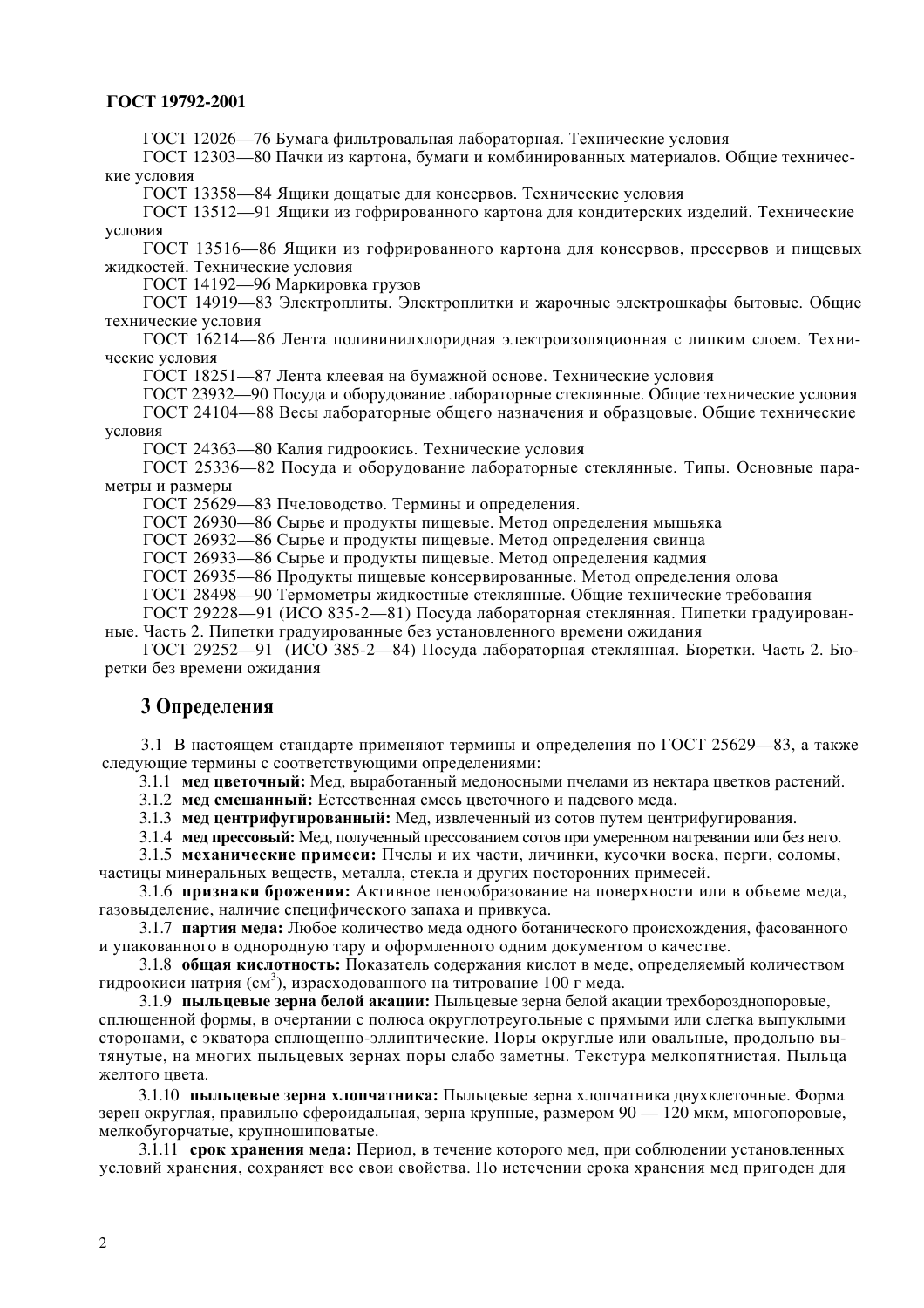потребления, но его потребительские характеристики не должны быть ниже требований действующего стандарта.

3.1.12 потребительская тара: Тара, поступающая к потребителю с продукцией и не представляющая собой самостоятельную транспортную елиницу (банка, контейнер, стакан, коробка и т.л.).

3.1.13 транспортная тара: Тара, образующая самостоятельную транспортную единицу (фляга, емкость, бочка и т.д.).

3.1.14 выборка: Совокупность единиц продукции, отобранных из партии для контроля.

3.1.15 объем выборки: Число транспортной или потребительской тары с продукцией, составляющих выборку.

3.1.16 точечная проба: Проба, взятая единовременно из определенной части нештучной продукции (пробы из бочки, фляги, емкости и т.д.).

3.1.17 объединенная проба: Проба, составленная из серии точечных проб, помещенная в одну емкость и тщательно перемешанная с целью усреднения.

## 4 Технические требования

### 4.1 Характеристики

4.1.1 Натуральный мед по ботаническому происхождению подразделяют на цветочный (монофлерный или полифлерный), падевый и смешанный.

4.1.2 По способу получения мед подразделяют на сотовый, центрофугированный и прессовый.

4.1.3 Сотовый мед должен быть запечатанным не менее чем на  $2/3$  площади сот. Соты должны быть однородного белого или желтого цвета.

4.1.4 Натуральный мед по органолептическим и физико-химическим показателям должен соответствовать требованиям, указанным в таблице 1.

|                                                                                  | Характеристика и значение для меда                           |                                                         |                                        |  |  |
|----------------------------------------------------------------------------------|--------------------------------------------------------------|---------------------------------------------------------|----------------------------------------|--|--|
| Наименование показателя                                                          | всех видов, кроме<br>меда с белой ака-<br>ции и хлопчатника  | с белой акации                                          | с хлопчатника                          |  |  |
| Аромат                                                                           | Приятный, от слабого до сильного, без<br>постороннего запаха | Приятный, нежный,<br>свойственный меду<br>с хлопчатника |                                        |  |  |
| Вкус                                                                             |                                                              | Сладкий, приятный, без постороннего привкуса            |                                        |  |  |
| Наличие пыльцовых зерен                                                          | Не нормируется                                               | Наличие пыльцовых<br>зерен белой акации                 | Наличие пыльновых<br>зерен хлопчатника |  |  |
| Массовая доля воды, %, не более                                                  | 21                                                           | 21                                                      | 19                                     |  |  |
| Массовая доля редуцирующих сахаров (к<br>абсолютно сухому веществу), %, не менее | 82<br>76                                                     |                                                         | 86                                     |  |  |
| Массовая доля сахарозы (к абсолютно су-<br>хому веществу), %, не более           | 6                                                            | 10                                                      | 5                                      |  |  |
| Диастазное число (к абсолютно сухому<br>веществу), ед. Готе, не менее            | 7                                                            | 5                                                       | 7                                      |  |  |
| Содержание оксиметилфурфурола в 1<br>кг меда, мг, не более                       | 25                                                           | 25                                                      | 5                                      |  |  |
| Качественная реакция на оксиметил-<br>фурфурол                                   | Отрицательная                                                |                                                         |                                        |  |  |
| Механические примеси                                                             | Не допускаются                                               |                                                         |                                        |  |  |
| Признаки брожения                                                                |                                                              |                                                         |                                        |  |  |
| Массовая доля олова, %, не более                                                 | 0,01                                                         | 0,01                                                    | 0,01                                   |  |  |
| Общая кислотность, см <sup>3</sup> , не более                                    | 4,0                                                          | 4,0                                                     | 4,0                                    |  |  |
| Примечания<br>1 Для медов с каштана и табака допускается горьковатый привкус.    |                                                              |                                                         |                                        |  |  |

Таблица 1 — Органолептические и физико-химические показатели

2 Количество оксиметилфурфурола определяют при положительной качественной реакции.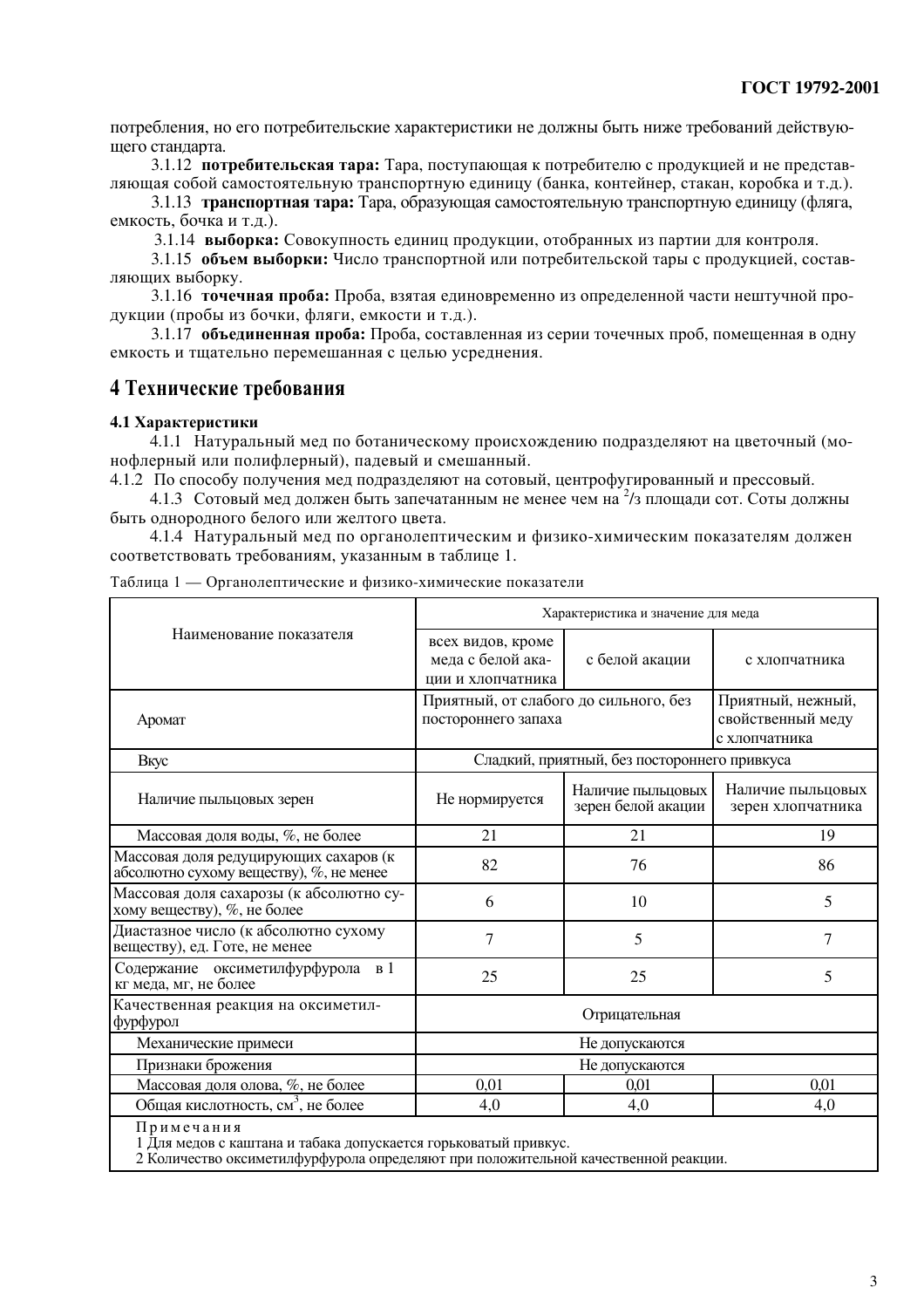4.1.5 Массовую долю олова в меде определяют в сборной жестяной, луженой оловом таре, не ранее чем через 6 мес после фасования продукта и при обнаружении коррозии тары.

4.1.6 Остаточные количества пестицидов дихлордифенилтрихлорэтан-ДЦТ (сумма изомеров) и гектахлорциклогексан-ГХЦГ не должны превышать 0,005 мг в 1 кг меда.

Остаточные количества других пестицидов не допускаются.

4.1.7 Содержание токсичных элементов (свинца, мышьяка, кадмия), оксиметилфурфурола, пестицидов и радионуклидов не должно превышать допустимые уровни в меде, установленные гигиеническими требованиями.

4.1.8 Мед натуральный должен сопровождаться ветеринарным свидетельством, подтверждающим благополучие условий производства продукции.

#### 4.2 Маркировка

4.2.1 На корпус или крышку упаковочной единицы наклеивают этикетку или наносят литографию в соответствии с нормативным документом содержащую следующую информацию:

- наименование продукта;

- вид продукта (ботаническое происхождение) по усмотрению изготовителя;

- год сбора:

- наименование, местонахождение (юридический адрес, включая страну) изготовителя, упаковщика, экспортера, импортера и место происхождения (по усмотрению изготовителя);

- товарный знак изготовителя (при наличии);

- масса нетто:

- энергетическая ценность;

- срок хранения;

- условия хранения:

- дата фасования (упаковки) при фасовании в потребительскую тару;

- обозначение нормативного документа, в соответствии с которым изготовлен и может быть сертифицирован продукт;

- информация о сертификации.

4.2.2 Транспортная маркировка — по ГОСТ 14192 с указанием следующих данных:

- наименования предприятия-отправителя и его адрес;

- порядкового номера партии;

- наименования продукта:

- ботанического происхождения меда (по усмотрению изготовителя);

- гола сбора:

- даты фасования (упаковки):

- массы брутто и нетто;

- обозначения настоящего стандарта.

При маркировании ящиков дополнительно указывают количество единиц продукции. В каждый ящик вкладывают упаковочный лист с номером упаковщика.

На верхней крышке яшика со стеклянной или керамической тарой наносят предупредительные надписи: «Хрупкое. Осторожно».

### 4.3 Упаковка

4.3.1 Мед фасуют в потребительскую и транспортную тару вместимостью от 0.03 до 200 дм<sup>3</sup>:

бочки и бочата деревянные, изготовленные из бука, березы, вербы, кедра, липы, чинары, осины, ольхи с этажностью древесины не более 16 % и вместимостью до 200 дм<sup>3</sup> по ГОСТ 8777. Внутренняя поверхность бочек и бочат должна быть парафинирована или иметь вложенные мешки вкладыши из полистирола;

фляги из нержавеющей стали, декапированной и листовой стали, алюминия и алюминиевых сплавов вместимостью 25 и 38 дм<sup>3</sup> по ГОСТ 5037;

плотные деревянные ящики, покрытые изнутри пергаментной парафинированной бумагой по нормативному документу;

специальные емкости для меда по нормативному документу;

банки металлические литографированные, покрытые изнутри пищевым лаком вместимостью не более 500 дм<sup>3</sup> по нормативному документу;

стаканы или тубы из алюминиевой фольги, покрытой пищевым лаком, вместимостью 30—450 см<sup>3</sup> по нормативному документу;

банки стеклянные по ГОСТ 5717 и другие виды стеклянной тары;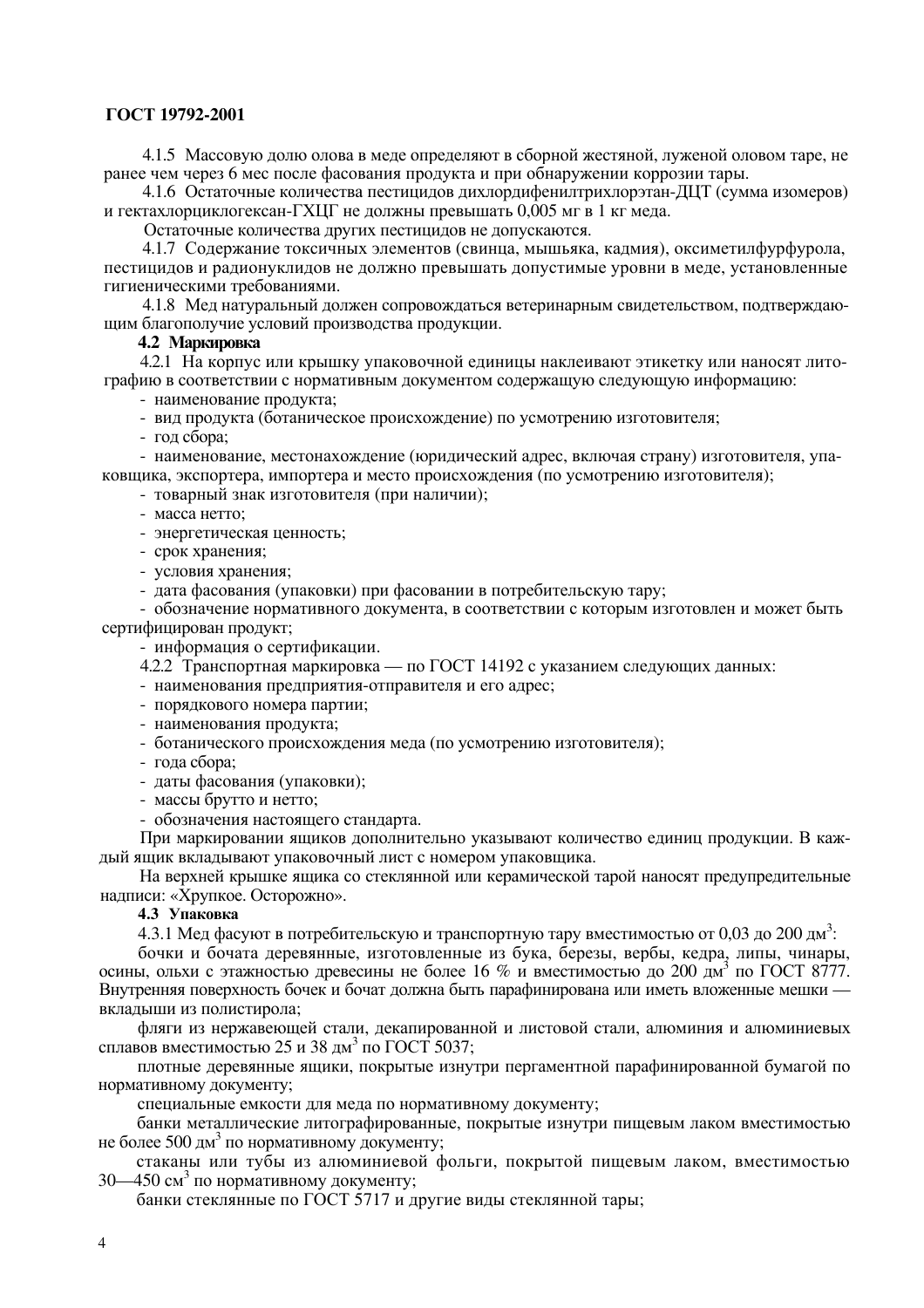стаканы литые или гофрированные из прессованного картона с влагонепроницаемой пропиткой, разрешенной органами Госсанэпиднадзора для использования в пищевой промышленности;

пакетики и коробочки по нормативному документу из парафинированной бумаги по ГОСТ 9569, пергамента по ГОСТ 1341 и искусственных полимерных материалов, рамочки с сотовым медом в пачках из картона, бумаги и комбинированных материалов по ГОСТ 12303;

сосуды керамические, покрытые изнутри глазурью по нормативному документу.

Все виды упаковочных материалов должны быть согласованы с органами Госсанэпиднадзора лля использования в пишевой промышленности.

Потребительская и возвратная тара должна обеспечивать сохранность продукции.

Примечание — При фасовании натурального меда в мелкую потребительскую тару (до 0,2 кг) наименование, дату выработки, срок хранения, обозначение настоящего стандарта указывают на каждой упаковочной единице. Часть дополнительной информации, касающейся энергетической ценности, указывают на отдельных ярлыкахвкладышах.

4.3.2 При фасовании мела лопускаются отклонения для массы нетто 0.03—1.5 кг —  $\pm$  2 %, для массы нетто более 1.5 кг —  $\pm$  1 %.

4.3.3 Тару наполняют медом не более чем на 95 % ее полного объема.

4.3.4 Потребительская тара должна быть укупорена герметично или плотно металлическими крышками закатыванием или завинчиванием. Тара из полимерных материалов должна быть укупорена термосвариванием. Допускается использовать прокладки из резины, разрешенной органами Госсанэпиднадзора для использования в пищевой промышленности.

4.3.5 Потребительскую тару вместимостью от 0.03 до 1.5 кг упаковывают в дошатые или картонные ящики по ГОСТ 13358, ГОСТ 13512, ГОСТ 13516, рассчитанные на массу нетто не более 30 кг. Многооборотная тара должна обеспечивать сохранность продукции.

При упаковывании лно. боковые стенки яшика и пространство между упаковочными елиницами должны быть проложены сухим, чистым и однородным материалом, не допускающим деформации или перемещения тары в ящике.

4.3.6 Потребительскую тару, упакованную в ящики из гофрированного картона, перекладывают вкладышами по ГОСТ 9142. Если в ящики из гофрированного картона упаковывают продукцию, фасованную в стеклотару, ее перекладывают решетками и прокладками. Клапаны и торцевые ребра ящиков с продукцией оклеивают липкой лентой на полимерной основе по ГОСТ 16214 или клеевой лентой на бумажной основе по ГОСТ 18251 шириной не менее 70 мм. Ящики с оклеенными клапанами обтягивают в два пояса лентой из полимерных материалов или металлической лентой.

## 5 Приемка

5.1 Мед поставляют партиями.

5.2 В локументе о качестве лолжны быть указаны:

- наименование предприятия (организации) и его юридический адрес (для физических лиц фамилия, имя, отчество);

- наименование продукта и его ботаническое происхождение (по усмотрению изготовителя);

- год сбора меда;
- место сбора:
- порядковый номер партии;
- количество мест в партии;
- масса брутто и нетто партии;
- дата выдачи документов (ветеринарного свидетельства, накладной и др.);
- данные результатов анализа меда;
- дата фасования (для предприятий, фасующих мед);
- обозначение настоящего стандарта;
- товарный знак изготовителя (при наличии);
- энергетическую ценность:
- срок хранения;
- условия хранения;
- информацию о сертификации;
- информацию о ветеринарно-санитарном благополучии пасеки.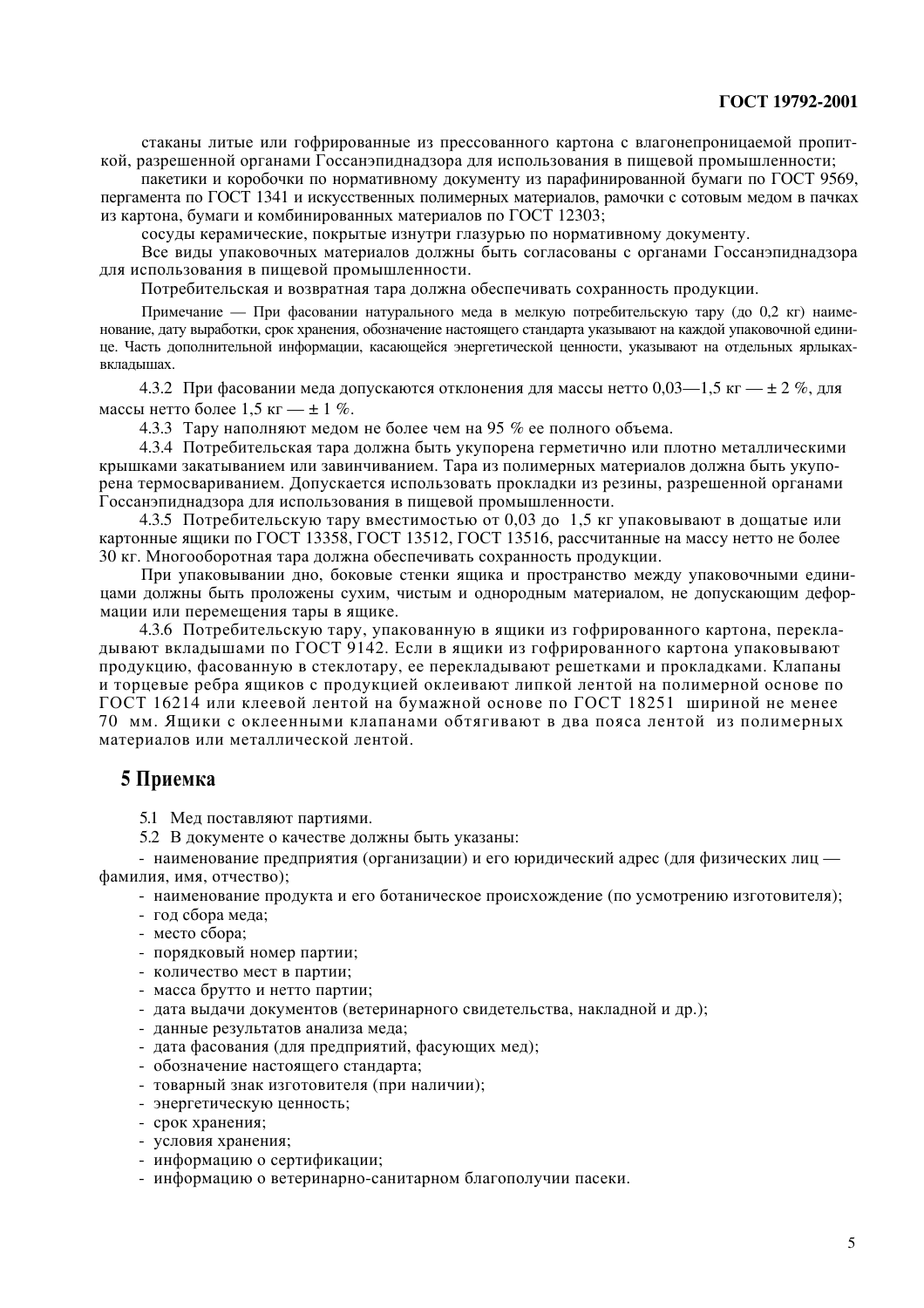## 6 Метолы испытаний

## 6.1 Отбор проб

6.1.1 Точечную пробу отбирают от каждой отобранной упаковочной единицы.

Незакристаллизованный мед, упакованный в тару вместимостью 25 дм<sup>3</sup> и более, перемешивают. Пробы меда отбирают трубчатым алюминиевым пробоотборником диаметром 10—12 мм, погружая его по вертикальной оси на всю высоту рабочего объема.

Пробоотборник извлекают, дают стечь меду с его наружной поверхности и затем мед сливают из пробоотборника в специально подготовленную чистую и сухую посуду.<br>Закристаллизованный мед из тары вместимостью 25 дм<sup>3</sup> и более отбирают коническим щупом длиной

не менее 500 мм с прорезью по всей длине. Щуп погружают под углом от края поверхности меда вглубь. Чистым сухим шпателем отбирают пробу из верхней средней и нижней части содержимого щупа.

Мед, упакованный в тару вместимостью от 0,03 до 1 дм<sup>3</sup>, равномерно извлекают шпателем для составления объединенной пробы.

Пробы сотового меда берут от каждой 5-й рамки следующим образом: в верхней части рамки вырезают кусок сотового меда размером 5 х 5 см, мед отделяют фильтрованием через сетку с квадратными отверстиями 0.5 мм или через марлю. Если мел закристаллизовался, его пологревают.

6.1.2 Объединенную пробу составляют из точечных проб. тшательно перемешивают и затем выделяют среднюю пробу, масса которой должна быть не менее 1500 г.

6.1.3 Среднюю пробу делят на две части, помещают в две чистые сухие стеклянные банки, плотно укупоривают и опечатывают. Одну банку передают в лабораторию для анализа, другую хранят на случай повторного анализа.

6.1.4 На банку с пробой наклеивают этикетку с указанием:

- даты и места взятия пробы;
- массы меда и партии;
- месяца и года фасования меда;
- фамилии и имени лица, взявшего пробу;
- способа обработки пробы (с подогревом или без него).

6.2 Для проверки качества натурального меда, фасованного в бочки, фляги массой 25 кг и более, отбирают пробу меда из каждой доставленной единицы упаковки.

Лля проверки качества натурального мела, фасованного в мелкую тару, от каждой партии мела составляют выборку упаковочных елиниц в количестве, указанном в таблице 2.

|          |  | Таблица 2 — Количество отбираемых упаковочных единиц для меда, фасованного в мелкую тару, в штуках, |  |  |  |
|----------|--|-----------------------------------------------------------------------------------------------------|--|--|--|
| не менее |  |                                                                                                     |  |  |  |

| Количество упаковочных единиц в партии<br>(коробки, ящики) | Количество отбираемых упаковочных единиц |
|------------------------------------------------------------|------------------------------------------|
|                                                            |                                          |
|                                                            |                                          |
| От 3до20                                                   |                                          |
| $\rightarrow 21 \rightarrow 30$                            |                                          |
| $\ast$ 31 $\ast$ 40                                        |                                          |
| $\ast$ 41 $\ast$ 60                                        |                                          |
| $\ast$ 61 $\ast$ 80                                        |                                          |
| 81 и более                                                 | 10%                                      |

6.3 Из кажлой упаковочной елиницы отбирают елиницы пролукции в количестве, указанном в таблице 3.

Таблица 3 — Количество отбираемых елиниц продукции

| Масса нетто меда в единице<br>продукции, г | Количество отбираемых<br>единиц продукции, шт.,<br>не менее | Масса нетто меда в единице<br>продукции, г          | Количество отбираемых<br>единиц продукции, шт.,<br>не менее |
|--------------------------------------------|-------------------------------------------------------------|-----------------------------------------------------|-------------------------------------------------------------|
| До 50<br>100<br>150<br>200                 | 20<br>10                                                    | 250 и 300<br>350 и 450<br>500 и 900<br>1000 и более |                                                             |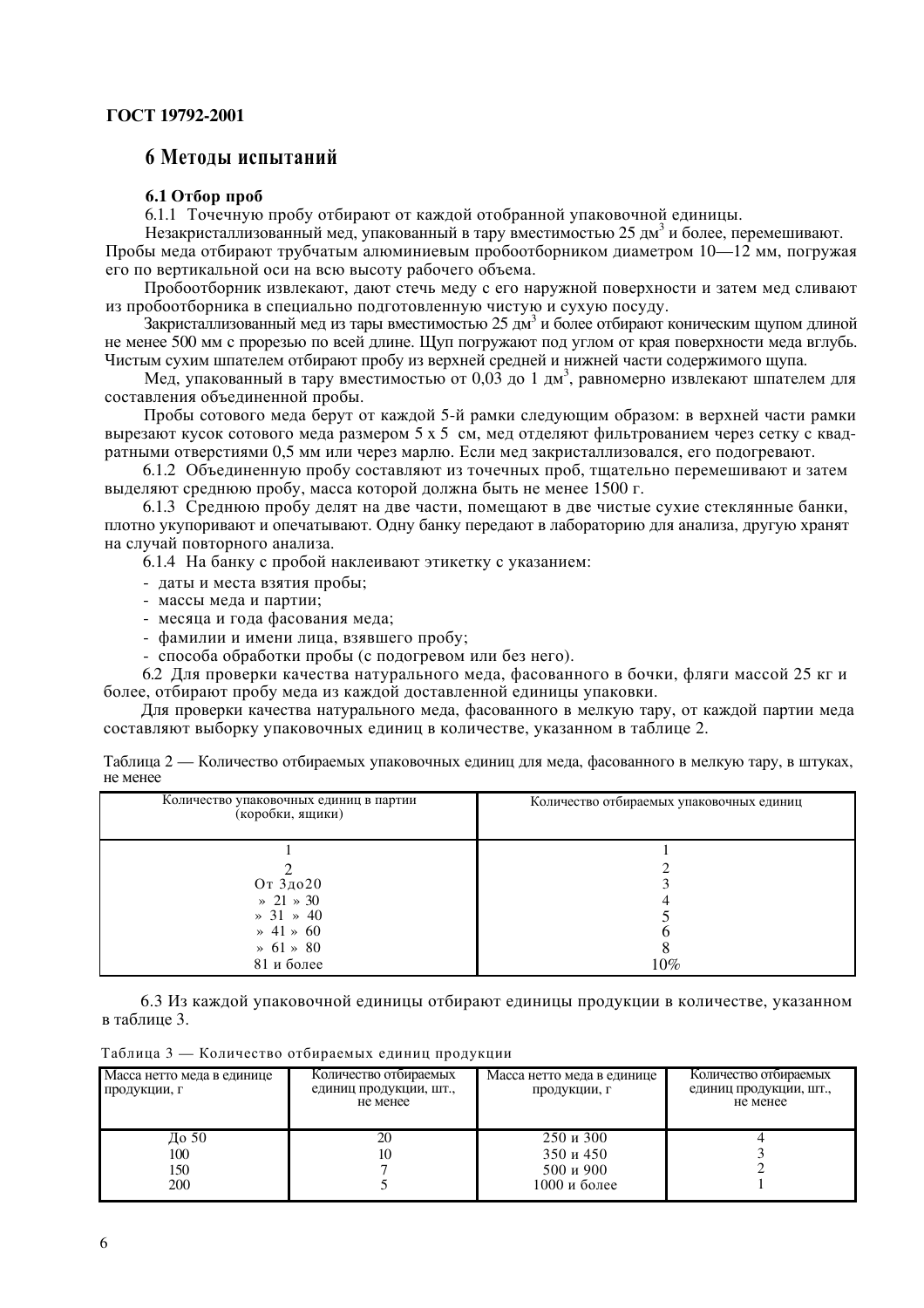6.4 Выборку составляют из упаковочных единиц, отобранных из разных мест партии или единиц продукции, взятых в произвольном порядке из каждой отобранной упаковочной единицы.

6.5 Выборку проводят от продукции, упакованной в неповрежденную тару.

От продукции в поврежденной таре выборку проводят отдельно.

6.6 При неудовлетворительных результатах испытаний хотя бы по одному из показателей по нему проволят повторные испытания на улвоенном количестве выборок, взятых от той же партии мела.

Результаты повторных испытаний распространяют на всю партию.

6.7 Аромат, вкус меда, наличие признаков брожения определяют органолептически в каждой отобранной упаковочной единице.

#### 6.8 Метол пыльцевого анализа

Сущность метода заключается в идентификации зерен пыльцы данного вида нектароноса. Метод применяют при разногласиях между поставщиком и приемщиком.

6.8.1 Аппаратура, материалы и реактивы

Микроскоп световой биологический типа 1, обеспечивающий общее увеличение 120 - 600. Центрифуга электрическая со скоростью вращения гильзодержателя 50 с<sup>-1</sup> (до 3000 об/мин). Весы лабораторные рычажные 1-го или 2-го класса точности по ГОСТ 24104.

Пробирки стеклянные центрифужные по ГОСТ 25336.

Электроплитка по ГОСТ 14919.

Термометр ртутный стеклянный лабораторный до 100 °С по ГОСТ 28498.

Стаканчик стеклянный лля взвешивания, вместимостью 100 см<sup>3</sup>, по ГОСТ 23932.

Стеклянная палочка.

Спирт этиловый ректификованный высшей очистки по ГОСТ 5962.

6.8.2 Проведение испытания

Навеску меда массой 20 г растворяют в стеклянном стаканчике в 40 см<sup>3</sup> дистиллированной воды. Раствор меда переносят в центрифужные пробирки и центрифугируют в течение 15 мин со скоростью вращения  $10-50$  с<sup>-1</sup> (1000 — 3000 об/мин). После центрифугирования жидкость сливают, а каплю осадка переносят стеклянной палочкой на предметное стекло. После незначительного подсыхания фиксируют содержимое каплей спирта.

Препарат просматривают под микроскопом. Идентификацию пыльцевых зерен проводят по качественным признакам в соответствии с рисунками 1.2.





Рисунок 1 — Пыльцевые зерна белой акации (Robinia pseudoacacia L.)



Рисунок 2 — Пыльцевые зерна хлопчатника (Gossipium hirsutum L.)

### 6.9 Определение массовой доли воды

Метод основан на зависимости показателя преломления меда от содержания в нем воды. 6.9.1 Аппаратура

Рефрактометр ценой деления шкалы показателя преломления не более  $1.10^{-3}$ . Баня водяная с электрообогревом 60 °С.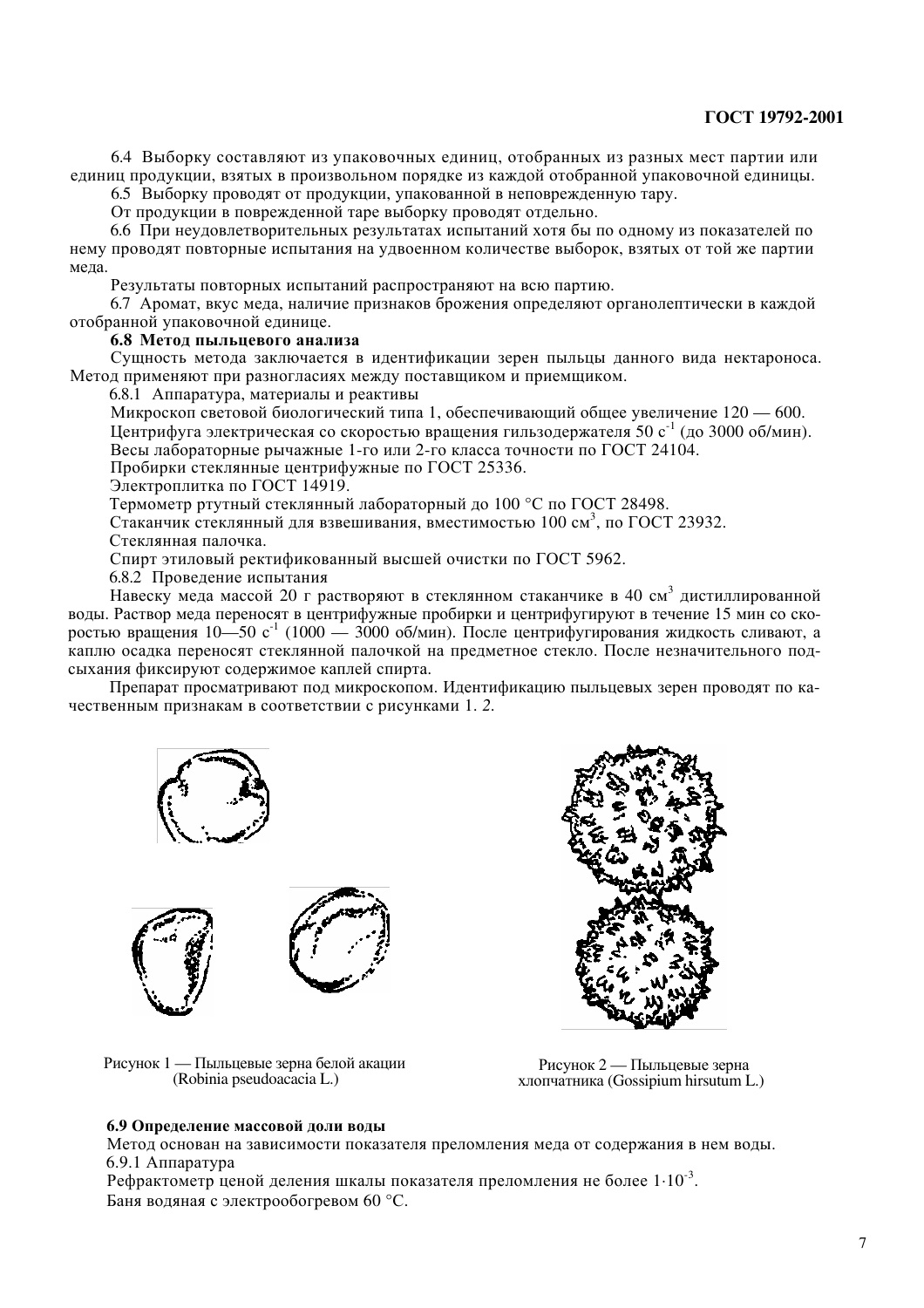Термометр ртутный стеклянный лабораторный до 100 °С и ценой деления 1 °С по ГОСТ 28498. Пробирки стеклянные диаметром 7 мм, высотой 30—40 мм по ГОСТ 25336.

6.9.2 Подготовка к испытанию

Для проведения испытания используют незакристаллизованный мед. Если мед закристаллизован. то около 1 см<sup>3</sup> мела помещают в пробирку, плотно закрывают резиновой пробкой и нагревают на водяной бане при температуре 60 °С до полного растворения кристаллов. Затем пробирку охлаждают до температуры воздуха в лаборатории. Воду, сконденсировавшуюся на внутренней поверхности стенок пробирки, и массу мела тшательно перемешивают стеклянной палочкой.

6.9.3 Проведение испытания

Одну каплю меда наносят на призму рефрактометра и измеряют показатель преломления.

6.9.4 Обработка результатов

Полученный показатель преломления меда пересчитывают на массовую долю воды в меде по таблице 4.

| Коэффициент<br>$n_D^{20}$<br>Рефракции,                                | Массовая доля<br>воды, % | Коэффициент<br>$n_D^{20}$<br>Рефракции, | Массовая доля<br>воды, % | Коэффициент<br>$n_D^{20}$<br>Рефракции, | Массовая доля<br>воды, % |  |
|------------------------------------------------------------------------|--------------------------|-----------------------------------------|--------------------------|-----------------------------------------|--------------------------|--|
| 1,5044                                                                 | 13.0                     | 1,4935                                  | 17,2                     | 1,4830                                  | 21,4                     |  |
| 1,5038                                                                 | 13,2                     | 1,4930                                  | 17,4                     | 1,4825                                  | 21,6                     |  |
| 1,5033                                                                 | 13,4                     | 1,4925                                  | 17,6                     | 1,4820                                  | 21,8                     |  |
| 1,5028                                                                 | 13.6                     | 1,4920                                  | 17,8                     | 1,4815                                  | 22,0                     |  |
| 1,5023                                                                 | 13,8                     | 1,4915                                  | 18,0                     | 1,4810                                  | 22,2                     |  |
| 1,5018                                                                 | 14,0                     | 1,4910                                  | 18,2                     | 1,4805                                  | 22,4                     |  |
| 1.5012                                                                 | 14.2                     | 1.4905                                  | 18.4                     | 1.4800                                  | 22.6                     |  |
| 1,5007                                                                 | 14,4                     | 1,4900                                  | 18,6                     | 1,4795                                  | 22,8                     |  |
| 1,5002                                                                 | 14,6                     | 1,4895                                  | 18,8                     | 1,4790                                  | 23,0                     |  |
| 1,4997                                                                 | 14,8                     | 1,4890                                  | 19,0                     | 1,4785                                  | 23,2                     |  |
| 1,4992                                                                 | 15,0                     | 1,4885                                  | 19,2                     | 1,4780                                  | 23,4                     |  |
| 1,4987                                                                 | 15,2                     | 1,4880                                  | 19,4                     | 1,4775                                  | 23,6                     |  |
| 1,4982                                                                 | 15,4                     | 1,4875                                  | 19,6                     | 1,4770                                  | 23,8                     |  |
| 1,4976                                                                 | 15,6                     | 1,4870                                  | 19,8                     | 1,4765                                  | 24,0                     |  |
| 1,4971                                                                 | 15,8                     | 1,4865                                  | 20,0                     | 1,4760                                  | 24,2                     |  |
| 1,4966                                                                 | 16,0                     | 1,4860                                  | 20,2                     | 1,4755                                  | 24,4                     |  |
| 1,4961                                                                 | 16,2                     | 1,4855                                  | 20,4                     | 1,4750                                  | 24,6                     |  |
| 1,4956                                                                 | 16,4                     | 1,4850                                  | 20,6                     | 1,4745                                  | 24,8                     |  |
| 1,4950                                                                 | 16,6                     | 1,4845                                  | 20,8                     | 1,4740                                  | 25,0                     |  |
| 1,4946                                                                 | 16,8                     | 1,4840                                  | 21,0                     |                                         |                          |  |
| 1,4940                                                                 | 17,0                     | 1,4835                                  | 21,2                     |                                         |                          |  |
| $n_D^{20}$<br>- значение показателя преломления при температуре 20 °С. |                          |                                         |                          |                                         |                          |  |

|  |  | Таблица4 - Массовая доля воды в меде в зависимости от коэффициента рефракции |  |
|--|--|------------------------------------------------------------------------------|--|
|  |  |                                                                              |  |
|  |  |                                                                              |  |
|  |  |                                                                              |  |

Если определения проводят при температуре ниже или выше 20 °С, то вводят поправку на кажлый градус Пельсия: для температур выше 20 °С прибавляют к показателю предомления 0.00023; для температур ниже 20 °С вычитают из показателя преломления 0,00023.

Допустимые расхождения между результатами параллельных определений не должны превышать 0.1 %.

6.10 Определение массовой доли редуцирующих сахаров и сахарозы

Сущность метода заключается в определении оптической плотности раствора феррицианида калия после того, как он прореагирует с редуцирующими сахарами меда. Метод испытания включает определение сахаров меда до и после инверсии.

6.10.1 Аппаратура, материалы и реактивы

Колориметр фотоэлектрический концентрационный КФК или других аналогичных марок, снабженных светофильтром максимумом пропускания (440 ± 10) нм.

Часы песочные на 1 и 5 мин или секундомер механический по НД.

Колбы мерные исполнений 1, 2 вместимостью 100, 200, 1000 см<sup>3</sup> по ГОСТ 1770. Баня водяная на 70 — 80 °С.

Колбы конические исполнений 1, 2 вместимостью 250 см<sup>3</sup> по ГОСТ 25336.

Электроплитка по ГОСТ 14919 или газовая горелка.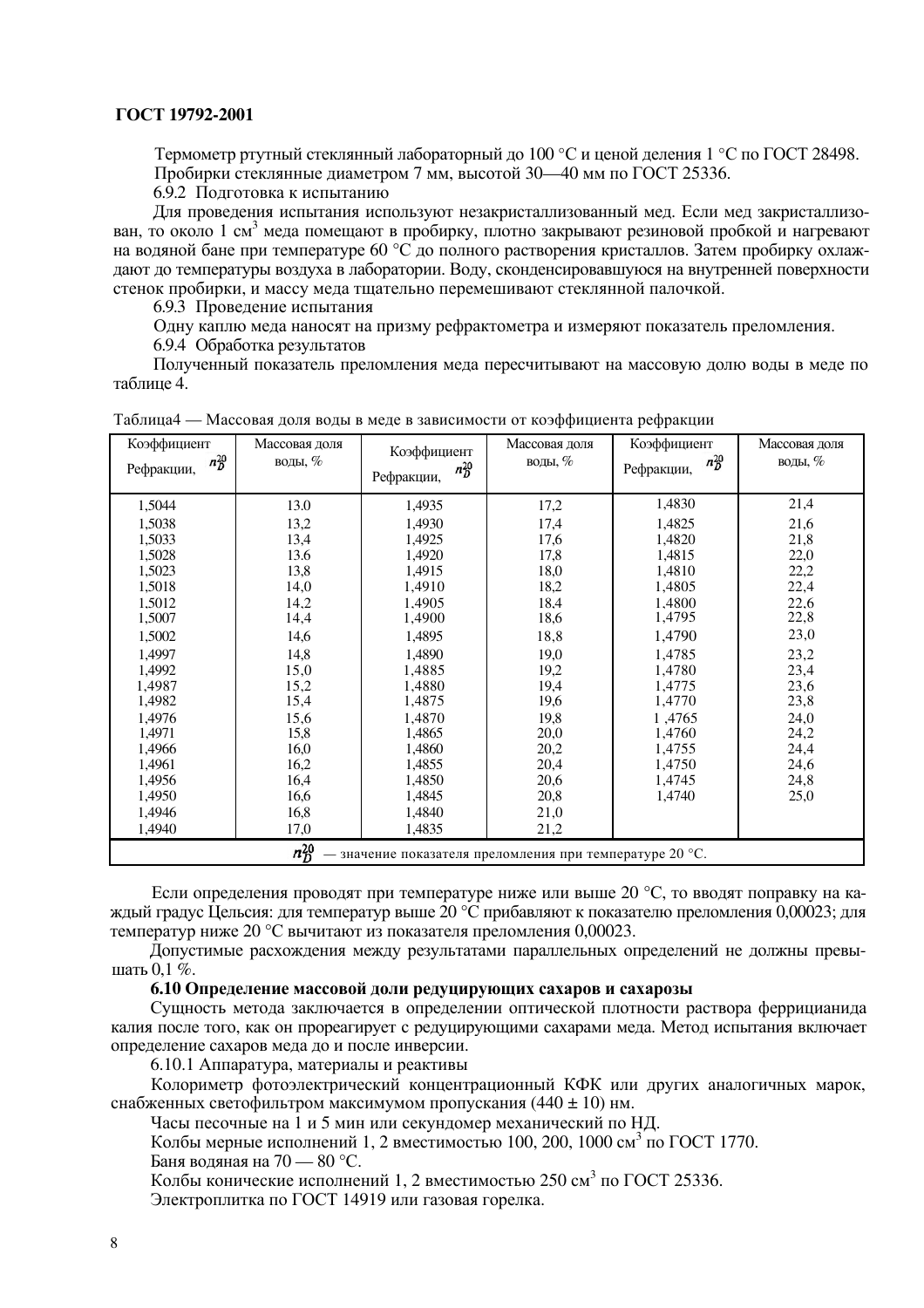Пипетки исполнений 1, 2, 4, 5, 6 вместимостью 5, 10 и 20 см<sup>3</sup> 2-го класса точности по ГОСТ 29228.

Термометр ртутный стеклянный лабораторный до 100 °С по ГОСТ 28498.

Весы лабораторные 1-го или 2-го класса точности наибольшим пределом взвешивания 200 г по ГОСТ 24104.

Бюретка вместимостью 25 см<sup>3</sup> ценой деления 0.1 см<sup>3</sup> по ГОСТ 29252.

Калий железосинеродистый (феррицианид) по ГОСТ 4206, ч.д.а., х.ч.

Натрия гидроокись по ГОСТ 4328 или калия гидроокиси по ГОСТ 24363, ч.д.а., раствор концентрации с (NaOH) = 2.5 моль/дм<sup>3</sup> и раствор массовой долей 25 %.

Сахароза по ГОСТ 5833, х.ч. или сахар-рафинад по ГОСТ 22.

Кислота соляная по ГОСТ 3118 плотностью 1.19 г/см<sup>3</sup>.

Метиловый оранжевый по НД.

6.10.2 Подготовка к испытанию

6.10.2.1 Приготовление раствора железосинеродистого калия

10 г железосинеродистого калия растворяют дистиллированной водой в мерной колбе вместимостью 1000 см<sup>3</sup> и доливают водой до метки.

6.10.2.2 Приготовление раствора метилового оранжевого

0,02 г метилового оранжевого растворяют в 10 см<sup>3</sup> горячей дистиллированной воды и после охлаждения фильтруют.

6.10.2.3 Приготовление стандартного раствора инвертного сахара

0,381 г предварительно высушенной в эксикаторе в течение 3 сут сахарозы (или сахара-рафинада), взвешенной с погрешностью не более 0,001 г, количественно переносят в мерную колбу вместимостью 200 см<sup>3</sup> с таким расчетом, чтобы общее количество раствора было не более 100 см<sup>3</sup>, прибавляют 5 см<sup>3</sup> концентрированной соляной кислоты, помещают в колбу термометр и ставят в нагретую ло 80—82 °С воляную баню. Солержимое колбы нагревают ло 67—70 °С и вылерживают колбу при этой температуре точно 5 мин. Затем колбу с содержимым охлаждают до 20 °С. добавляют одну каплю раствора метилового оранжевого, нейтрализуют раствором калия пли гидроокиси натрия массовой долей 25 %, доводят содержимое колбы дистиллированной водой до метки и тщательно перемешивают. Полученный раствор содержит 2 мг сахара в 1 см<sup>3</sup>

6.10.2.4 Колориметрирование стандартного раствора и построение градуировочного графика

В сухие конические колбы вместимостью по 250 см<sup>3</sup> отмеряют пипетками по 20 см<sup>3</sup> феррицианида калия, 5 см<sup>3</sup> раствора гидроокиси натрия концентрации с (NaOH) = 2,5 моль/дм<sup>3</sup> или гидроокиси калия концентрации с (КОН) = 2,5 моль/дм<sup>3</sup> и по 5,5; 6.0: 6.5; 7.0; 7,5; 8,0 и 8,5 см<sup>3</sup> стандартного раствора инвертного сахара (что соответствует 11, 12, 13, 14, 15, 16 и 17 мг инвертного сахара). В каждую колбу приливают из бюретки соответственно 4,5; 4,0; 3,5; 3,0; 2,5; 2,0 и 1,5 см<sup>3</sup> дистиллированной воды (объем жидкости в каждой колбе должен быть 35 см<sup>3</sup>); содержимое колб нагревают до кипения и кипятят ровно 1 мин, охлаждают и измеряют оптическую плотность на фотоколориметре, используя кювету толщиной слоя раствора 1 см. Для этого одну кювету заполняют дистиллированной водой, а другую стандартным раствором и проводят колориметрирование со светофильтром, имеющим максимум светопропускания при  $\lambda = 440$  нм.

Оптическую плотность определяют в каждом растворе не менее трех раз и из полученных данных вычисляют среднеарифметическое значение каждого результата.

Результаты определений наносят на миллиметровую бумагу, откладывая на оси ординат значения оптической плотности, а на оси абсцисс соответствующие этим значениям количества инвертного сахара в миллиграммах, после чего строят градуировочный график, который используют лля определения содержания редуцирующих сахаров и общего сахара после инверсии.

6.10.3 Проведение испытания

6.10.3.1 Определение массовой доли редуцирующих сахаров до инверсии навеску меда массой 2 г, взвешенную с погрешностью не более 0,01 г, растворяют в колбе вместимостью 100 см<sup>3</sup>, 10 см<sup>3</sup> этого раствора переносят в другую чистую колбу вместимостью 100 см<sup>3</sup> и доводят до метки (получают рабочий раствор меда).

В коническую колбу вместимостью 250 см<sup>3</sup> вносят 20 см<sup>3</sup> раствора феррицианида калия, 5 см<sup>3</sup> раствора гидроокиси натрия концентрации с (NaOH) = 2,5 моль/дм<sup>3</sup> или гидроокиси калия концентрации с (КОН) = 2,5 моль/дм<sup>3</sup> и 10 см<sup>3</sup> рабочего раствора меди, нагревают до кипения и кипятят ровно 1 мин, быстро охлаждают и определяют оптическую плотность на фотоколориметре. Так как при значениях оптической плотности в интервале от 0,15 до 0,80 получают наиболее точные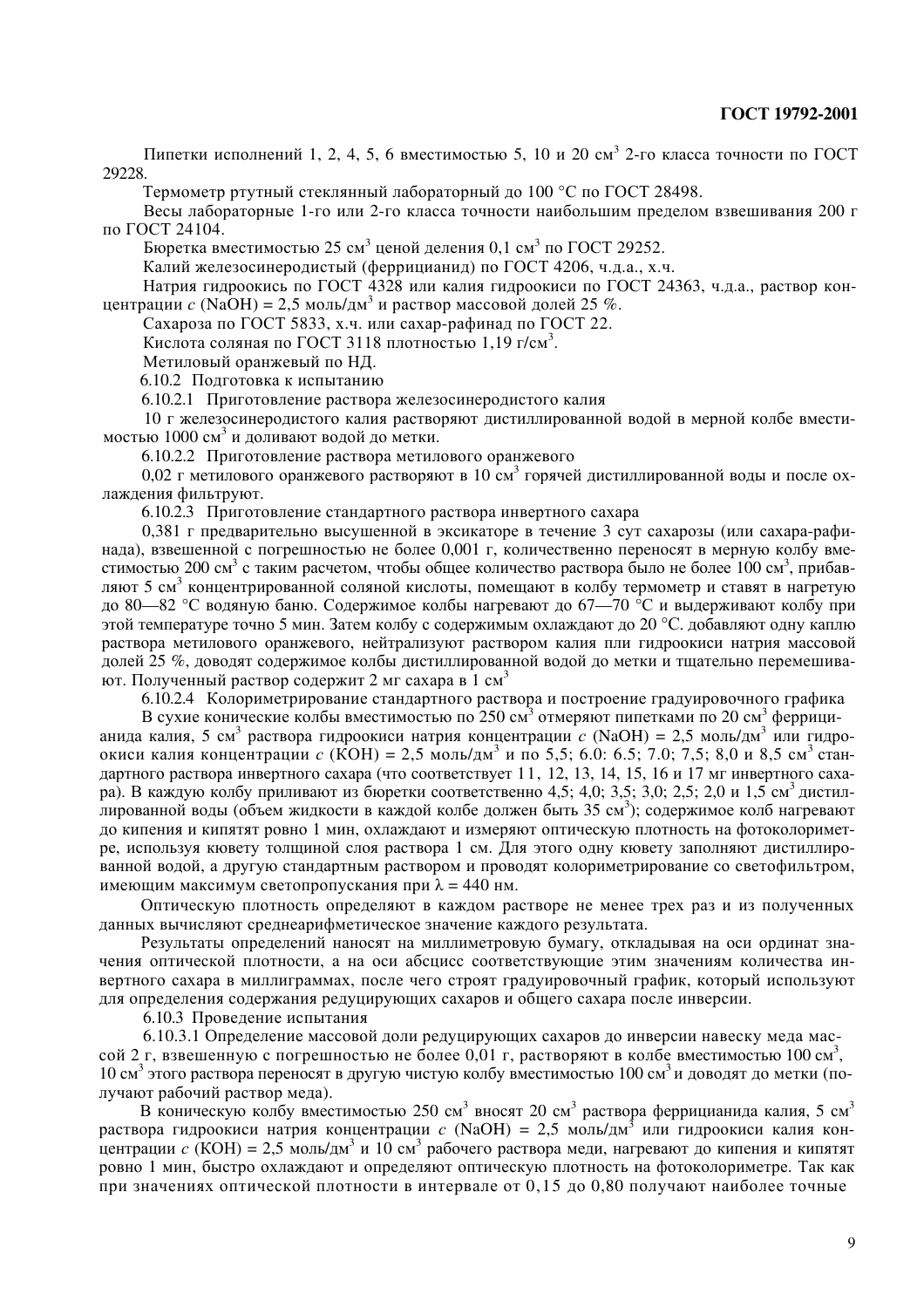результаты, то в случае получения других значений оптической плотности определение повторяют, соответственно изменив количество испытуемого раствора, добавляемого к феррицианиду калия.

6.10.3.2 Определение массовой доли общего сахара после инверсии

В колбу вместимостью 200 см<sup>3</sup> отмеряют пипеткой 20 см<sup>3</sup> раствора навески меда (2 г меда в 100 см<sup>3</sup> раствора), добавляют 80 см<sup>3</sup> дистиллированной воды и 5 см<sup>3</sup> концентрированной соляной кислоты, инверсию проводят, как указано в 6.10.2.3.

Определение содержания общего сахара после инверсии проводят так же, как и определение содержания редуцирующего сахара до инверсии.

6.10.4 Обработка результатов

6.10.4.1 Массовую долю редуцирующих сахаров до инверсии  $X_i$ , %, вычисляют по формуле

$$
X_1 = 5a_1,\tag{1}
$$

где  $a_1$  — количество редуцирующих сахаров, найденное по градуировочному графику, мг.

6.10.4.2 Массовую долю общих сахаров после инверсии  $X_2$ , %, вычисляют по формуле

$$
X_2 = 5a_2,\tag{2}
$$

где  $a_2$  — количество общих сахаров, найденное по градуировочному графику, мг.

За окончательный результат испытания принимают среднеарифметическое значение результатов двух параллельных определений.

Допускаемые расхождения между результатами двух параллельных определений не должны превышать 0.5 %.

6.10.4.3 Массовую лолю сахарозы  $X_3$ , % вычисляют по формуле

$$
X_3 = X_2 - X_1. \tag{3}
$$

6.10.4.4 Массовую долю редуцирующих сахаров или сахарозы в процентах на безводное вещество вычисляют умножением массовой доли редуцирующих сахаров (сахарозы) в меде в процентах на коэффициент  $\overline{A}$ 

$$
\frac{100}{100 - W},
$$

где W— массовая доля воды в меде, %.

#### 6.11 Определение диастазного числа

Метол основан на колориметрическом определении количества субстрата, расшепленного в условиях проведения ферментативной реакции, и последующем вычислении диастазного числа.

Диастазное число характеризует активность амилолитических ферментов меда.

Диастазное число выражают количеством кубических сантиметров раствора крахмала массовой долей 1 %, которое разлагается за 1 ч амилолитическими ферментами, содержащимися в 1 г безводного вещества меда.

1 см<sup>3</sup> раствора крахмала соответствует 1 единице активности.

6.11.1 Аппаратура и реактивы

Колориметр фотоэлектрический, снабженный светофильтром максимумом пропускания при ллине волны 582 или 590 нм.

рН-метр с ценой деления 0,1 рН по НД.

Электрол измерительный стеклянный.

Баня-термостат водяная на 20 и 40 °С.

Пробирки стеклянные диаметром 20 мм и высотой 200 мм по ГОСТ 25336.

Весы лабораторные 1-го или 2-го класса точности с наибольшим пределом взвешивания 200 г по ГОСТ 24104.

Бюретка вместимостью 25 см<sup>3</sup> ценой деления 0.1 см<sup>3</sup> по ГОСТ 29252.

Пипетки исполнений 1, 2, 4, 5 и 6 вместимостью 1,2 и 5 см<sup>3</sup>, 2-го класса точности по ГОСТ 29228.

Колбы мерные исполнений 1, 2 вместимостью 50 см<sup>3</sup> по ГОСТ 1770.

Секундомер по НД.

Крахмал растворимый для йодометрии по ГОСТ 10163, ч., раствор массовой долей 0.25 %.

Кислота уксусная ледяная по ГОСТ 61, х.ч., раствор концентрации с (СН<sub>3</sub>СООН) =  $= 0.2$  MO<sub>I</sub>L/ $\pi M^3$ .

Натрий уксуснокислый трехводный по ГОСТ 199, х.ч., раствор концентрации с (CH3COONa)=  $= 0.2$  моль/дм<sup>3</sup>.

Натрий хлористый по ГОСТ 4233, ч.д.а., раствор концентрации с (NaCl) = 0,1 моль/дм<sup>3</sup>.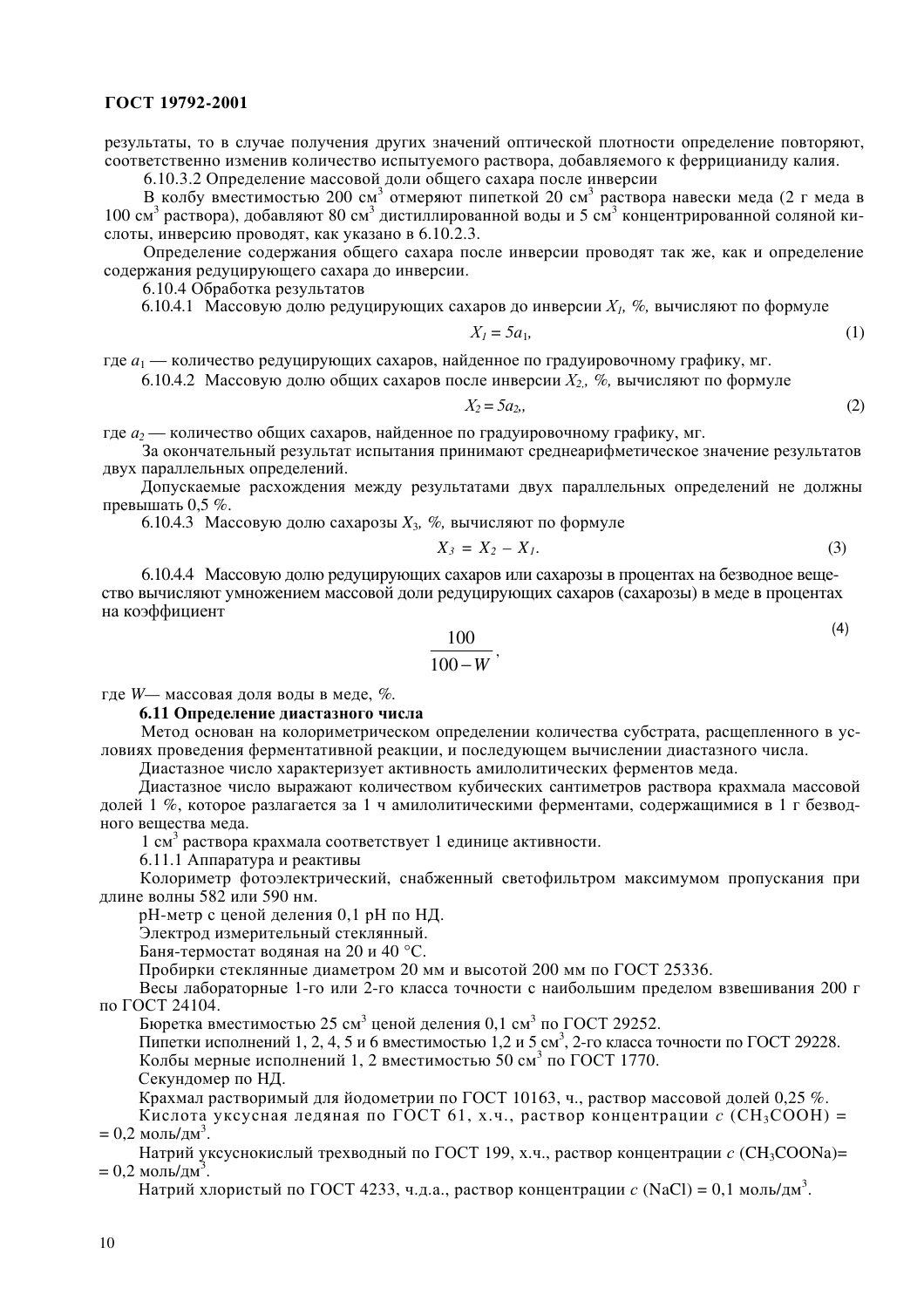2,4-динитрофенол, ч.д.а. по НД.

Йод, раствор концентрации 0,015 моль/дм<sup>3</sup> по НД.

Раствор буферный стандартный с рН, близкой к 5.0 для проверки стеклянного электрода по ГОСТ 8.135.

Вода дистиллированная по ГОСТ 6709.

6.11.2 Полготовка к испытанию

6.11.2.1 Приготовление ацетатного буферного раствора

Ацетатный буферный раствор концентрации 0.2 моль/дм<sup>3</sup> с рН 5.0 готовят, смешивая одну объемную часть раствора уксусной кислоты и три объемные части раствора уксуснокислого натрия. В полученном буферном растворе растворяют 2,4-динитрофенол с таким расчетом, чтобы его концентрация в комбинированном реактиве составила 0,05 %. Проверяют рН раствора потенциометрически и в случае отклонений от рН 5,0 показатель корректируют, добавляя раствор уксусной кислоты концентрации 0,2 моль/дм<sup>3</sup> или раствор уксуснокислого натрия концентрации с (CH<sub>3</sub> COONa) = 0,2 моль/дм<sup>3</sup>.

6.11.2.2 Приготовление комбинированного реактива

Комбинированный реактив готовят из восьми объемных частей раствора крахмала, пяти объемных частей буферного раствора с 2.4-ди нитрофенолом и одной объемной части раствора хлористого натрия.

При приготовлении комбинированного реактива в количестве, равном или большем 1 дм<sup>3</sup>, объем соответствующих растворов отмеривают с погрешностью не более 0.5 см<sup>3</sup>.

Полученную смесь тщательно встряхивают.

Комбинированный реактив хранят при комнатной температуре не более 3 мес.

6.11.2.3 Приготовление раствора меда

5 г мела, взвешенного с погрешностью не более 0.01 г. растворяют в листиллированной воде в мерной колбе вместимостью 50 см<sup>3</sup>. 1 см<sup>3</sup> такого раствора содержит 0.1 г меда.

6.11.2.4 Приготовление раствора крахмала

0,25 г крахмала, взвешенного с погрешностью не более 0,001 г. размешивают в стаканчике вместимостью 50 см<sup>3</sup> с 10 — 20 см<sup>3</sup> дистиллированной воды и количественно переносят в коническую колбу, где не сильно кипит  $80 - 90$  см<sup>3</sup> дистиллированной воды.

Кипение продолжается 2—3 мин. Колбу охлаждают до 20 °С, содержимое количественно переносят в мерную колбу вместимостью 100 см<sup>3</sup> и доводят до метки.

6.11.3 Проведение испытания

В сухую пробирку отмеряют из бюретки 14,0 см<sup>3</sup> комбинированного реактива. Пробирку закрывают резиновой пробкой и помещают на 10 мин в водяную баню при температуре 40 °С. Затем в пробирку вносят пипеткой 1,0 см<sup>3</sup> раствора меда. Содержимое перемешивают пятикратным перевертыванием, и пробирку вновь помещают на водяную баню, одновременно включая секундомер. Пробирку выдерживают на водяной бане в течение 15 мин при температуре (40  $\pm$  0,2) °С.

Пипеткой отбирают 2,0 см<sup>3</sup> реакционной смеси, вносят ее при перемешивании в мерную колбу вместимостью 50 см<sup>3</sup>, содержащую 40 см<sup>3</sup> воды и 1 см<sup>3</sup> раствора йода, температурой 20 °С. Раствор доводят водой до метки. Колбу закрывают пробкой, содержимое хорошо перемешивают и выдерживают на водяной бане при 20 °С в течение 10 мин.

Олновременно проволят контрольный опыт, заменяя раствор мела листиллированной волой.

Оптическую плотность измеряют на фотоэлектроколориметре против воды при светофильтре длиной волны 582 или 590 нм, используя кювету рабочей длиной 1.0 см. Колориметрируя растворы, определяют значения оптической плотности испытуемого раствора  $D_{ucn}$  и контрольного опыта  $D_{rc}$  с точностью отсчета 0.001.

6.11.4 Обработка результатов

Диастазное число меда  $X_4$  в пересчете на 1 г безводного вещества вычисляют по формуле

$$
X_4 = \frac{(D_{\kappa} - D_{ucn}) \cdot 100 \cdot 80}{D_{\kappa}(100 - W)},
$$

где Dк — оптическая плотность раствора, определенная контрольным опытом;

**Dисп оптическая плотность испытуемого раствора;** 

80 — коэффициент пересчета;

W — массовая доля воды в меде, %.

За окончательный результат испытания принимают среднеарифметическое значение результа-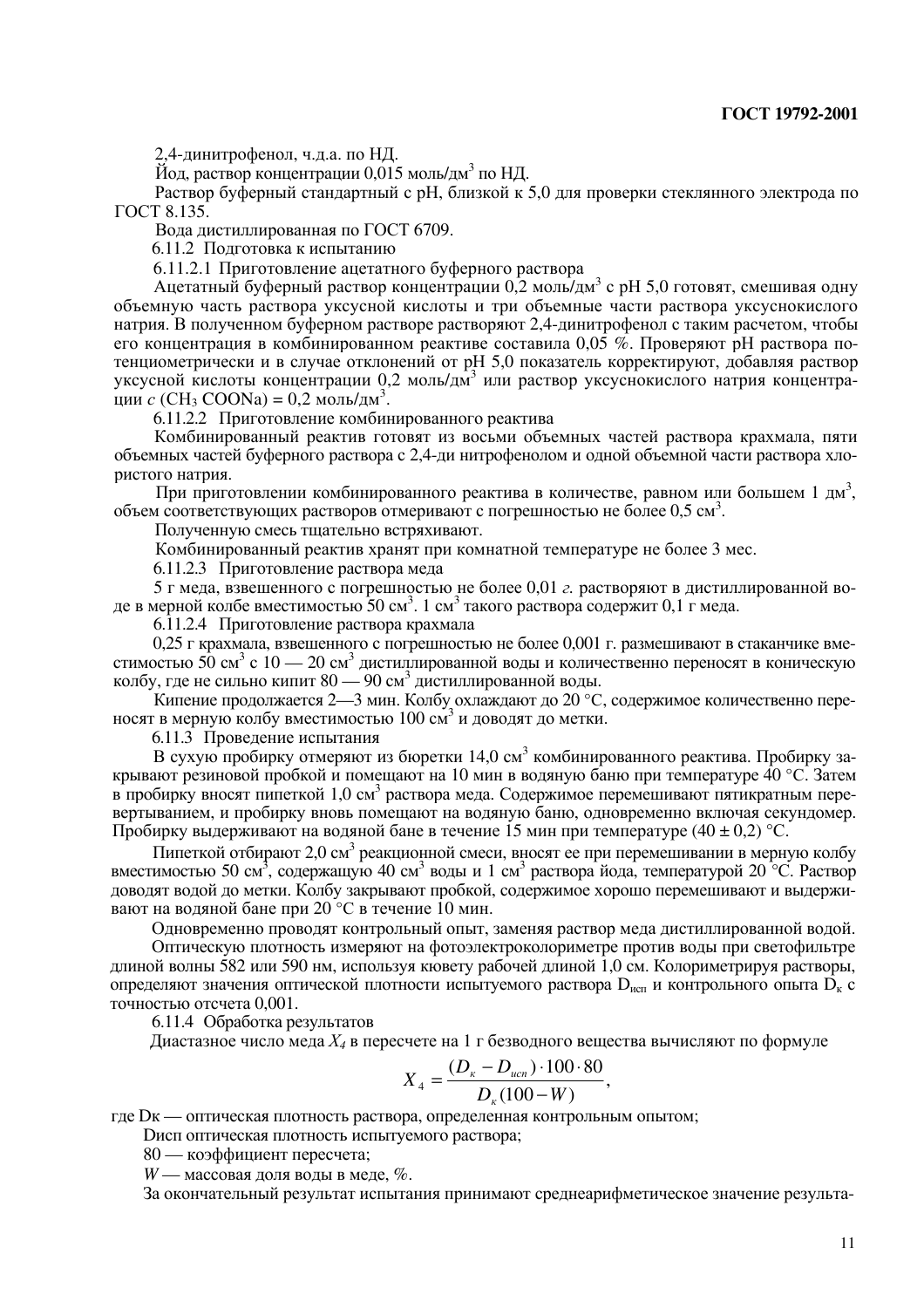тов двух параллельных определений. Допускаемые расхождения между результатами параллельных определений не должны превышать 0,5 ед. Готе в интервале от 0 до 10 ед.

6.12 Качественная реакция на оксиметилфурфурол

Метод основан на образовании в кислой среде соединения оксиметилфурфурола с резорцином, окрашенного в вишнево-красный цвет.

6.12.1 Материалы и реактивы

Ступки фарфоровые диаметром 70 мм с пестиком по ГОСТ 9147.

Чашки фарфоровые диаметром 50 мм по ГОСТ 9147.

Эфир для наркоза стабилизированный по НД.

Резорцин по ГОСТ 9970.

Кислота соляная по ГОСТ 3118, х.ч., концентрированная.

6.12.2 Подготовка к испытанию

6.12.2.1 Приготовление раствора резорцина массовой долей 1 %.

1 г резорцина растворяют в 100 см<sup>3</sup> концентрированной соляной кислоты. Раствор должен быть бесцветным. Раствор хранят в прохладном месте в склянке из оранжевого стекла с притертой пробкой.

6.12.3 Провеление испытания

В сухой фарфоровой ступке тщательно перемешивают пестиком в течение 2—3 мин около 3 г меда и 15 см<sup>3</sup> эфира. Эфирную вытяжку переносят в сухую фарфоровую чашку и повторяют перемешивание меда с новой порцией эфира. Эфирные вытяжки объединяют и дают эфиру испариться под тягой при температуре не выше 30 °С. К остатку прибавляют 2—3 капли раствора резорцина.

Появление розового или оранжевого цвета в течение 5 мин свилетельствует о наличии оксиметилфурфурола. Быстрое исчезновение появившегося розового окрашивания в расчет не принимается.

#### 6.13 Определение оксиметилфурфурола (ОМФ)

Метод основан на колориметрическом определении ОМФ в присутствии барбитуровой кислоты и паратолуилина.

6.13.1 Аппаратура, материалы и реактивы

Колориметр фотоэлектрический, снабженный светофильтром максимумом пропускания при ллине волны  $(540 \pm 10)$  нм.

Весы лабораторные рычажные 1-го или 2-го класса точности по ГОСТ 24104.

Баня воляная на 50 — 60 °С.

Часы песочные на 1 мин по НД.

Электроплитка по ГОСТ 14919 или газовая горелка.

Электронятие по т ОСТ 11919 или тезовал горелка.<br>Термометр ртутный стеклянный лабораторный до 100 °С по ГОСТ 28498.<br>Колбы мерные исполнений 1, 2, вместимостью 50, 100 см<sup>3</sup>, 2-го класса точности по ГОСТ 1770.<br>Стаканы стек

Пробирки стеклянные с притертой пробкой вместимостью 10 см<sup>3</sup> по ГОСТ 25336.

Пипетки исполнений 1, 2, 4, 5, 6 вместимостью 1, 2, 5, 10 см<sup>3</sup> по ГОСТ 29228.

Барбитуровая кислота по НД.

Пара-толуидин по НД.

Изопропанол по ГОСТ 9805.

Кислота уксусная ледяная по ГОСТ 61, х.ч.

Вола листиллированная по ГОСТ 6709, освобожденная от кислорода путем кипячения.

Калий железистосинеродистый по ГОСТ 4207, х.ч.

Сульфат цинка кристаллогидрат семиводный по ГОСТ 4174, х.ч.

Фильтровальная бумага по ГОСТ 12026.

6.13.2 Подготовка к испытанию

6.13.2.1 Приготовление раствора барбитуровой кислоты

500 мг барбитуровой кислоты, высушенной при 105 °С в течение 1 ч, с 70 см<sup>3</sup> дистиллированной воды переносят в колбу вместимостью 100 см<sup>3</sup>, растворяют при нагревании в водяной бане, охлаждают до 20 °С и доводят до метки дистиллированной водой. Раствор хранят в холодильнике не более 1 мес. В случае образования кристаллов раствор нагревают на воляной бане примерно ло 60 °C ло полного растворения кристаллов. Колба лолжна быть закрыта легко вынимаемой пробкой.

6.13.2.2 Приготовление раствора пара-толуидина

10 г пара-толуидина растворяют в 50 см<sup>3</sup> изопропанола при температуре 44—45 °С на водяной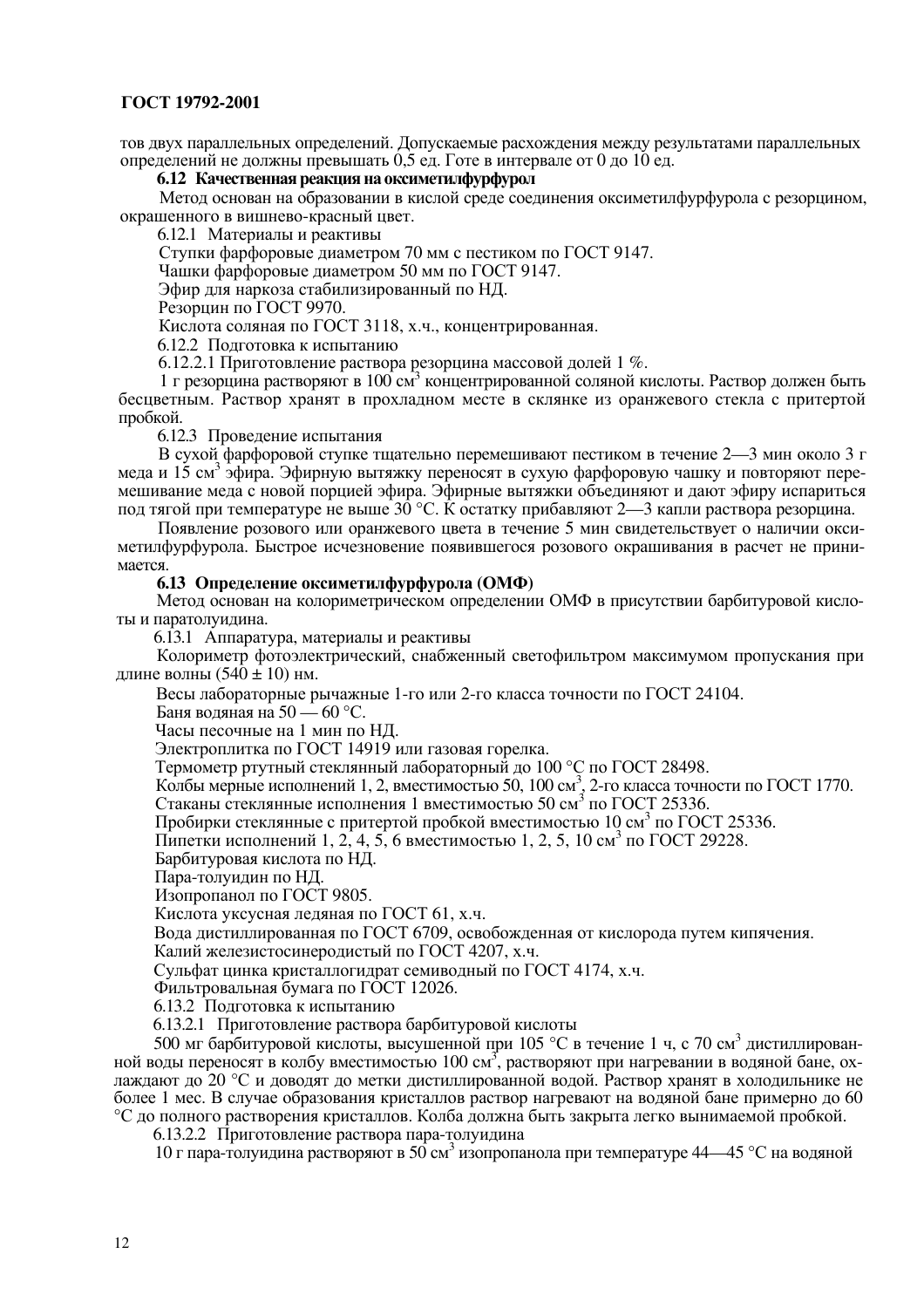бане, переносят в мерную колбу вместимостью 100 см<sup>3</sup>, добавляют 10 см<sup>3</sup> ледяной уксусной кислоты при перемешивании и при 20 °С доводят изопропанолом до метки. Раствор используют через 24 ч после приготовления, хранят в прохлалном и темном месте не более 1 мес.

6.13.2.3 Приготовление реактива Керреса

15 г гексацианоферрата калия растворяют в листиллированной воде в колбе вместимостью  $100 \text{ cm}^3$ .

20.4 г сульфата цинка кристаллогилрата растворяют в листиллированной воде в колбе вместимостью  $100 \text{ cm}^3$ .

6.13.2.4 Приготовление раствора меда

 $(10.00 \pm 0.01)$  г меда растворяют приблизительно в 20 см<sup>3</sup> свежепрокипяченной и остывшей дистиллированной воды, количественно переносят в мерную колбу вместимостью 50 см<sup>3</sup>. Мутные растворы просветляют реактивом Керреса. Для этого в колбу добавляют одну каплю гексацианоферрата калия, перемешивают, добавляют одну каплю сульфата цинка и при 20 °С доводят водой до метки. Перемешивают и отфильтровывают через фильтровальную бумагу. Раствор используют немелленно.

6.13.3 Проведение испытания

В две чистые сухие пробирки наливают по 2 см<sup>3</sup> раствора меда и 5 см<sup>3</sup> пара-толуидина. В одну пробирку добавляют 1 см<sup>3</sup> диспшшрованной воды (контроль), перемешивают и содержимым этой пробирки заполняют кювету толщиной слоя раствора 1 см. Не позднее чем через 1-2 мин во вторую пробирку приливают 1 см<sup>3</sup> барбитуровой кислоты, перемешивают и заполняют вторую кювету.

Измеряют экстинкцию раствора по отношению к контрольному раствору ежеминутно в течение 6 мин.

6.13.4 Обработка результатов

Оксиметилфурфурол  $X_5$ , мг на 1 кг меда вычисляют по формуле

$$
X_{5} = \frac{K}{S} \cdot 19.2 \cdot 10,
$$
\n(6)

где К— максимальное значение измеренной экстинкции;

S- толщина слоя жидкости в кювете колориметра, см;

19,2 - постоянный коэффициент экстинкции;

10 — коэффициент пересчета меда в килограммы.

За окончательный результат испытания принимают среднеарифметическое значение результатов лвух параллельных опрелелений.

6.14 Определение механических примесей

Метод основан на фильтровании жидкого меда через металлическую сетку. Метод применяют при наличии видимых загрязнений.

6.14.1 Аппаратура и материалы

Шкаф сушильный любого типа, обеспечивающий температуру нагрева до 150 °С.

Термометр ртутный стеклянный лабораторный до 100 °С по ГОСТ 28498.

Сетка металлическая латунная, имеющая 100 отверстий на 1 см<sup>2</sup> по НД.

Стакан стеклянный исполнения 1, вместимостью 200 см<sup>3</sup>, по ГОСТ 25336.

6.14.2 Проведение испытания

На металлическую сетку положенную на стакан, помещают около 50 см<sup>3</sup> меда. Стакан ставят в сушильный шкаф, нагретый до 60 °С.

Мед должен профильтроваться без видимого остатка. Наличие на сетке нерастворившихся частиц свидетельствует о загрязнении меда механическими примесями.

6.15 Определение массовой доли олова — по ГОСТ 26935.

6.16 Определение остаточных количеств пестицидов — по методикам, утвержденным органами Госсанэпиднадзора по НД.

6.17 Определение токсичных элементов — по ГОСТ 26930, 26932, 26933.

6.18 Определение радионуклидов — по методикам, утвержденным органами Госсанэпиднадзора.

6.19 Определение общей кислотности

Метод основан на титровании исследуемого раствора меда раствором гидроокиси натрия концентрации с (NaOH) = 0,1 моль/дм<sup>3</sup> в присутствии индикатора фенолфталеина.

6.19.1 Аппаратура, посуда и реактивы

Весы лабораторные 1-го или 2-го класса точности с наибольшим пределом взвешивания 200 г по ГОСТ 24104.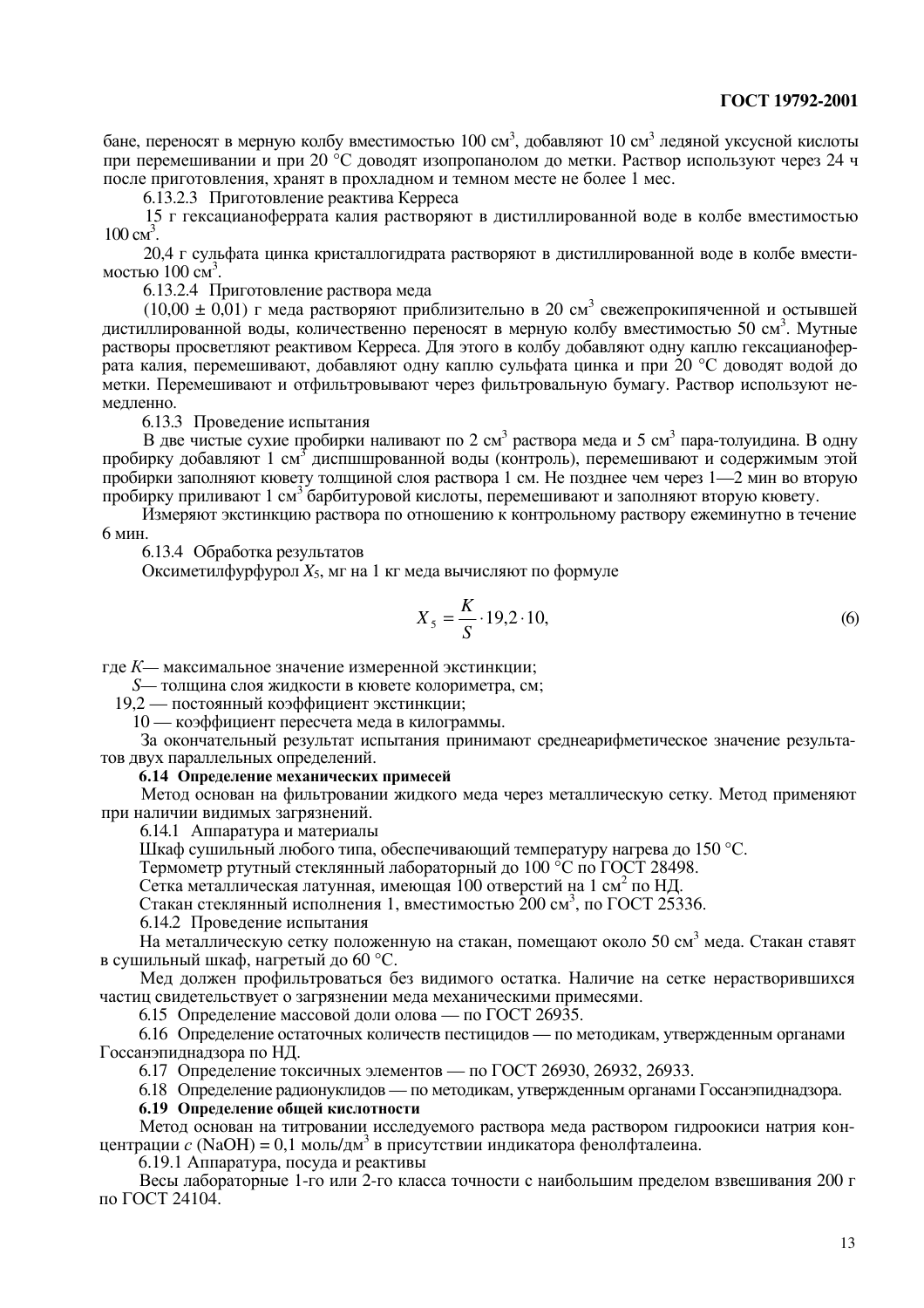Мешалка магнитная по НД.

Колбы мерные исполнения 1, 2 вместимостью 100 см<sup>3</sup> по ГОСТ 1770.

Стаканы стеклянные исполнения 1 вместимостью 50 см<sup>3</sup> по ГОСТ 25336.

Пипетки вместимостью 20 см<sup>3</sup> по ГОСТ 29228.

Колбы конические вместимостью 200 и 250 см<sup>3</sup> по ГОСТ 25336.

Лабораторная бюретка типа I вместимостью 2 см<sup>3</sup> с ценой деления 0.02 см<sup>3</sup> 1 или 2 класса по ГОСТ 29252.

Натрия гидроокись по ГОСТ 4328, х.ч. или ч.д.а., раствор концентрации с (NaOH) =  $= 0.1$  MOJIb/JM<sup>3</sup>.

Фенолфталеин, спиртовой раствор массовой долей  $I$  % по НД.

Вода дистиллированная по ГОСТ 6709.

6.19.2 Проведение испытания

Навеску меда массой 10 г, взвешенную с погрешностью не более 0,01 г, растворяют в 70 см<sup>3</sup> дистиллированной воды, количественно переносят в мерную колбу вместимостью 100 см<sup>3</sup> и доводят водой до метки. В коническую колбу вместимостью 200 см<sup>3</sup> вносят пипеткой 20 см<sup>3</sup> раствора меда. Прибавляют 4 — 5 капель спиртового раствора фенолфталеина массовой долей 1 % и титруют раствором гидроокиси натрия концентрации с  $(NaOH) = 0.1$  моль/дм<sup>3</sup> до появления розового окрашивания, устойчивого в течение  $10-20$  с.

6.19.3 Обработка результатов

Общую кислотность меда  $X_6$ , см<sup>3</sup>, вычисляют по формуле

$$
X_6 = 50.0 \cdot 0.1 \text{ V},\tag{7}
$$

где 50,0 — коэффициент пересчета на массу меда 100 г;

0,1 — концентрация раствора гидроокиси натрия;

 $V$ —объем раствора гидроокиси натрия концентрации с (NaOH) = 0.1 моль/дм<sup>3</sup>, израсходованный на титрование, см<sup>3</sup>.

За окончательный результат испытания принимают среднеарифметическое значение результатов двух параллельных определений, допускаемые расхождения между которыми не должны превышать 0,5 см<sup>3</sup> раствора гидроокиси натрия концентрации  $c$  (NaOH) = 1,0 моль/дм<sup>3</sup>.

## 7 Транспортирование и хранение

### 7.1 Транспортирование

7.1.1 Мед транспортируют с соблюдением установленных санитарных правил.

7.1.2 При транспортировании бочки должны размещать не более чем в два-три яруса. Каждый ярус отделяют прокладкой из досок, ящики и фляги устанавливают в штабеля. Высота штабеля для фляг должна быть не более 1,5 м, для деревянных ящиков — не более 3 м, для картонных ящиков — не более 2 м.

7.1.3 Во время транспортирования ящики, фляги и бочки должны быть плотно укреплены или увязаны.

7.1.4 Мед транспортируют всеми видами транспорта в соответствии с правилами перевозок грузов, действующими для данного вида транспорта.

7.1.5 При перевозке автомобильным транспортом тара с мелом должна быть закрыта брезентом. 7.2 Хранение

7.2.1 Мед хранят в помещениях, защищенных от прямой солнечной радиации. Не допускается хранение меда вместе с ядовитыми, пылящими продуктами и продуктами, которые могут придать мелу не свойственный ему запах.

7.2.2 Бочки и фляги с мелом хранят в два-три яруса, наливными отверстиями (горловиной) кверху. По полу и между ярусами помещают сплошные прокладки из досок.

Ящики хранят штабелями высотой до 2 м, устанавливая их на прокладки из досок.

7.2.3 Срок хранения меда в емкостях, флягах от 25 кг и выше до 8 мес с момента проведения экспертизы.

7.2.4 Срок хранения меда, фасованного в герметично укупоренную стеклянную тару, тару из полимерных материалов — не более одного года от даты выработки, в негерметично укупоренной таре — не более 8 мес.

7.2.5 Срок хранения мела, фасованного в стаканы из парафинированной бумаги — не более 6 мес от даты выработки.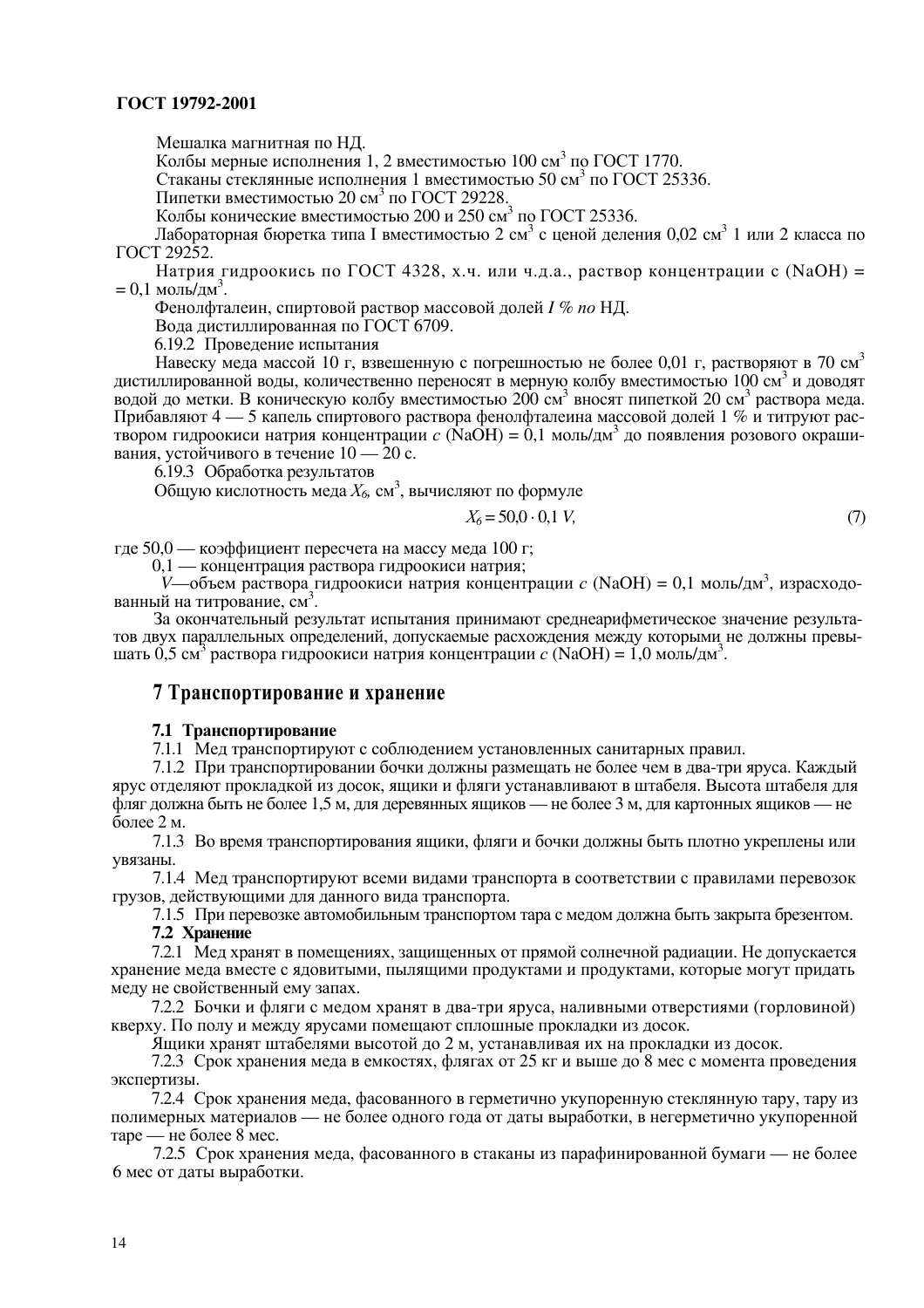7.2.6 Срок хранения меда, закладываемого для хранения в госрезерв, — два года при темпера туре не выше 18 °С в стеклянной таре, специальных емкостях для меда и флягах из нержавеющей стали.

7.2.7 Температура хранения меда массовой долей воды до 19,0 % - не выше 20 °С: массовой лолей волы от 19.0 % до 21.0 % - от 4 °С до 10 °С.

## ПРИПОЖЕНИЕ А (справочное)

#### Перечень нормативных документов, действующих на территории Российской Федерации

СанПиН 2.3.2.560-96 Гигиенические требования к качеству и безопасности продовольственного сырья и пищевых продуктов

ГОСТ Р 51074-97 Продукты пищевые. Информация для потребителя. Общие требования

ТУ 25-1819-0021-90 Часы песочные. Технические условия

ТУ 25-1894-003-90 Секундомеры механические

ТУ 6-09-1571-84 Метиловый оранжевый, индикатор, чистый для анализа

ТУ 25-05-11044-84 Иономер лабораторный типа И-130

ТУ 6-09-1883-72 2.4- динитрофенол, индикатор, чистый для анализа

ТУ 6-09-2540-87 Стандарт-титры (фиксаналы нормадозы). Йод 0.1 н

ФС 42-1883-82 Эфир для наркоза стабилизированный

ТУ 64-5-153-88 Кислота барбитуровая техническая

ТУ 6-09-66-70 П-толуидин

ТУ 13-028-1036-06-89 Сметки металлические тканые

Клисенко М.А. Методы определения микроколичеств пестицидов в продуктах питания, кормах и внешней среде. М., «Колос», 1983 г.

Инструктивно-методические указания по радиохимическим методам определении радиоактивности в объектах ветнадзора. Москва, 1984 г.

ТУ 25-7415-006-90 Мешалка магнитная

ТУ 6-09-5360-87 Фенолфталеин, индикатор, чистый для анализа

ГОСТ Р 51652-2000 Спирт этиловый ректификованный из пищевого сырья. Технические условия

 $\overline{1}$